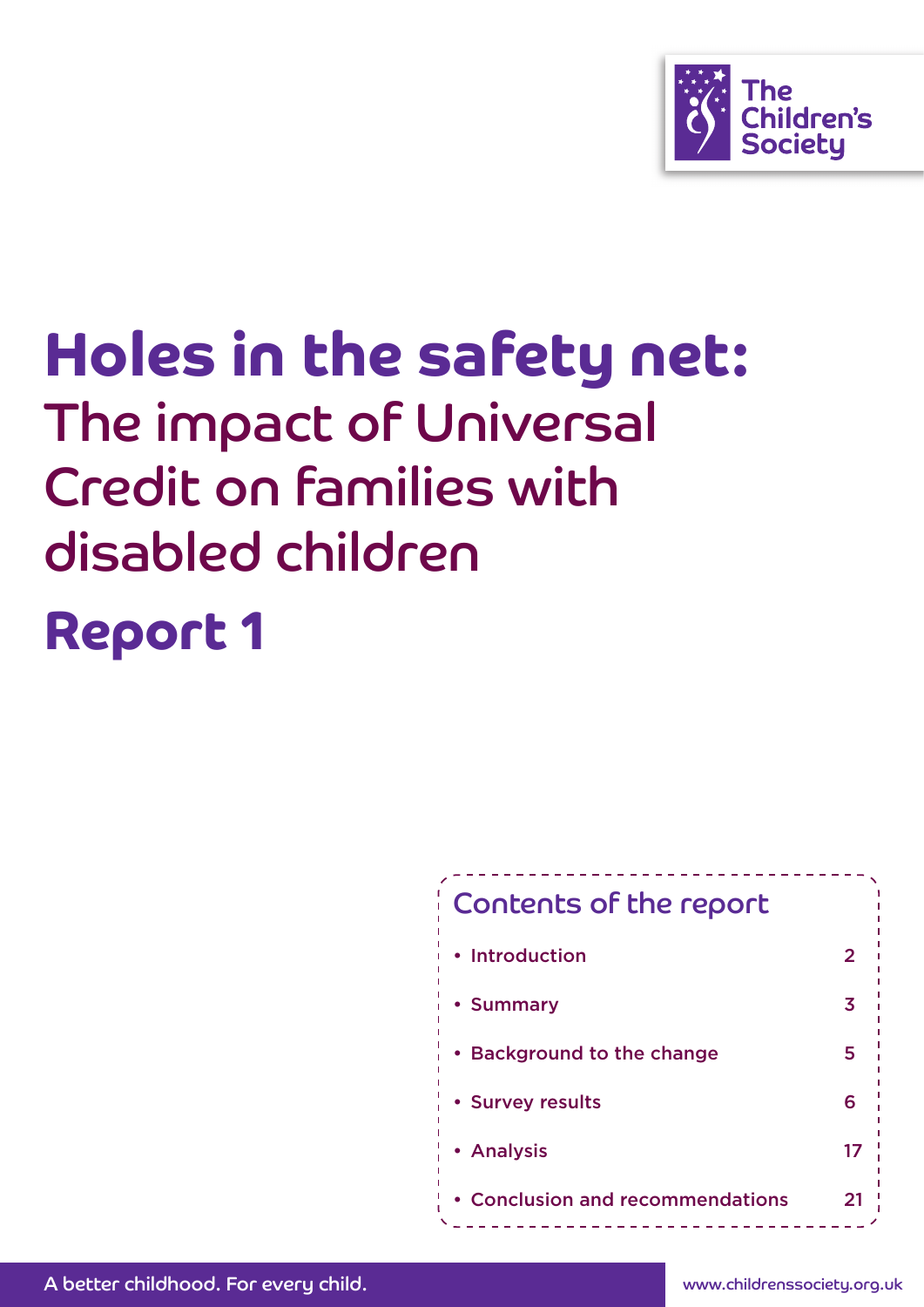## Introduction

The current means tested benefits and tax credits system provides crucial support for people with disabilities, helping them with additional costs they face as a result of their condition. This may include costs as diverse as aids and adaptations to the home which cannot be covered through other sources of support, through to additional costs of travel for hospital appointments or therapeutic activities. These additional costs vary, and in many cases can be extremely high.

The introduction of the new 'Universal Credit' includes reforms which fundamentally restructure support for people with disabilities –affecting both disabled children and adults, as well as their families.

Baroness Grey-Thompson's inquiry into Disability and Universal Credit was established to examine whether this restructuring of support is likely to meet the government's objectives of simplifying the system, making work pay and supporting those with the greatest needs.

This report, which follows on from the June interim inquiry report 'Disability and Universal Credit,' looks in more detail at changes to support for disabled children. In particular it addresses the potential impact of a cut in support of up to £28 per week, for disabled children who are receiving any rate of Disability Living Allowance apart from those on the higher rate of the care component (or who are registered as blind).

The report has two key roles. Firstly, it examines the rationale for changes to support for disabled children under Universal Credit, and the extent to which this justifies the changes being made. Secondly, it considers the real impact that the changes could have on the lives of families with disabled children.

The report draws on a survey of around 1400 parents of disabled children, as well as detailed evidence provided to the inquiry from several families who may be affected by the changes, at an evidence session held in July. The report provides key recommendations for changes to Universal Credit to ensure that it provides fair and progressive reform to support people with disabilities.

As the report makes clear, the impact of this change could be extremely severe. When families who may be affected were asked about losing £30 per week in support for disabled children they expressed widespread concerns about having to cut back on food or heating, and getting into (or further into) debt. In some cases, families expressed fears that they could no longer be able to afford their home, and even in a small number of particularly worrying cases, that their child may be taken into residential care because they could no longer afford to provide the support they need.

The report makes recommendations for improving the targeting of this policy, in order to reduce the potential impact on families with disabled children.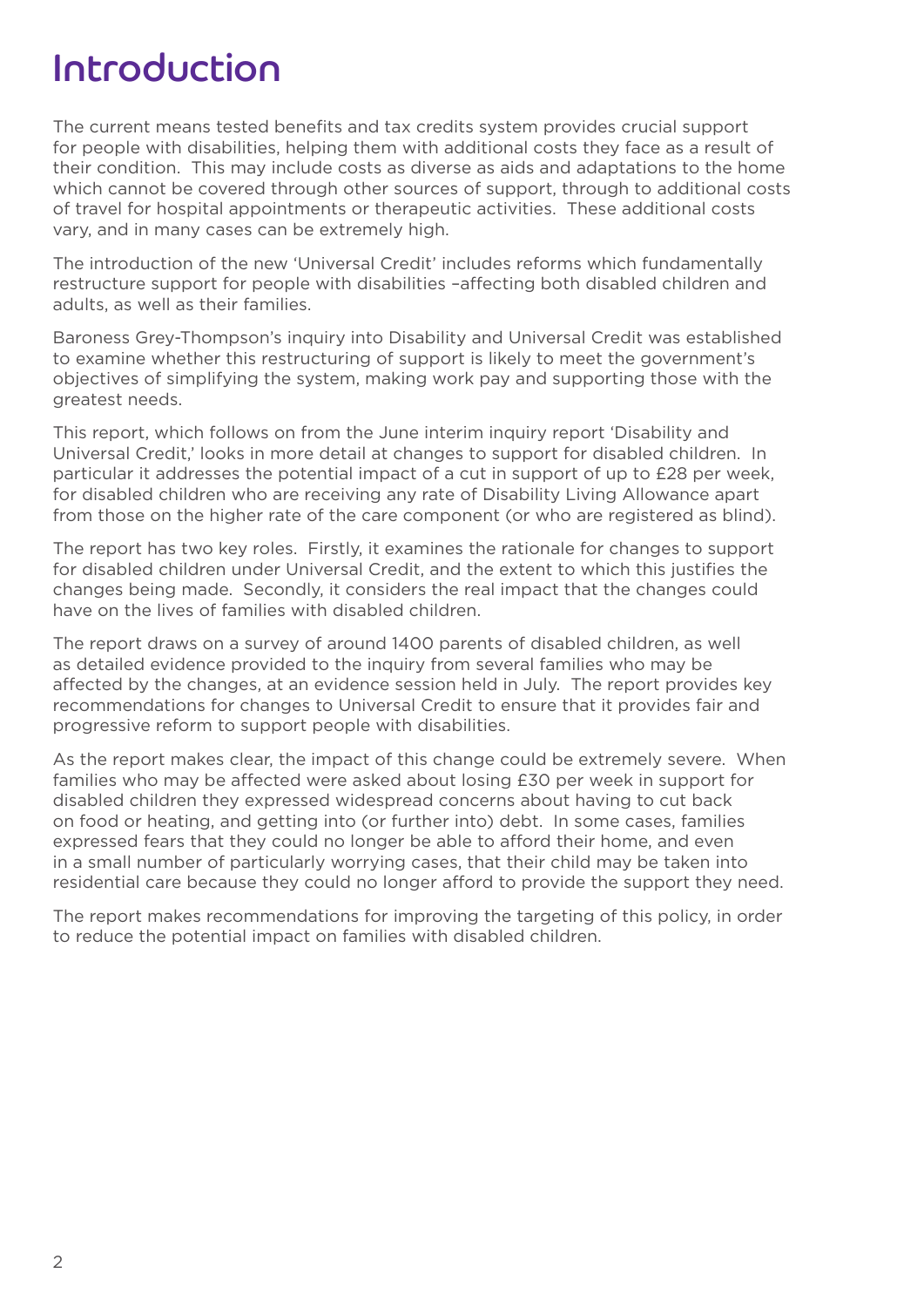## Summary

## The issue:

At present, families with a disabled child, for whom they are in receipt of some level of DLA, may be entitled to receive support through the disability element of child tax credit, currently worth £57 a week. Under Universal Credit, this support is to be provided through 'disability additions' within household benefit entitlements but the proposal is to cut this support in half to just £28 a week. This change will affect all families with a disabled child unless the child is receiving the high rate care component of DLA or is registered blind.

## Main findings:

- Families likely to be affected by the cut in support reported that they typically face substantial additional costs as a result of having a disabled child including paying for specialist aids, adaptations to their homes, additional clothing costs and travel costs.
- In some cases families may be able to offset some or all of the impact of the cut by moving into work. However, for many of the most vulnerable families this was not possible as many parents reported finding it very difficult to find jobs with suitable hours to fit in with caring for their disabled children. This was particularly true for lone parent families with children on the mid or high rate care components of DLA.
- The majority of non-working families expected to be out of employment for a substantial period of time. Moreover, many families with disabled children faced high costs of childcare in work, which substantially reduced the benefits of working.
- There was evidence that local authorities would not be able to make up the shortfall in assistance as the majority of families did not receive any support. Around six in 10 of the families likely to be affected by the cut to support, said that they received no support from the local authority for their child's disability. For those who were receiving additional support, around six in 10 said that this support had been cut over the last year.
- Evidence suggested that for those affected by the cut, the impact could be disastrous resulting in them having to cut back on essentials like food. Some families worried about falling into debt and one in 10 families said they may be forced to move house.
	- Two thirds of those likely to be affected said that if they received £30 per week less in benefits for their disabled child they would cut back on food expenditure
	- More than half said it would lead to them getting into debt
	- More than one in 10 said they may need to move home.
- The responses indicate that the impact may be greatest for lone parents caring for disabled children. More than three quarters of this group said they would need to cut back on food, two thirds that they would get into debt, and worryingly as many as one in six said they may need to move home if affected by the cut. This is a particular concern since lone parents often find it more difficult to offset the impact of the cut through employment as a result of a greater caring responsibilities and the likelihood of high childcare costs in work.
- Families raised concerns about the impact that the cut could have on their family life. Parents said that the cut would affect their whole family, not just the child with the disability. In a few particularly worrying cases parents were concerned that they would no longer be able to afford to support their child, and that they would need to move them into full time residential care.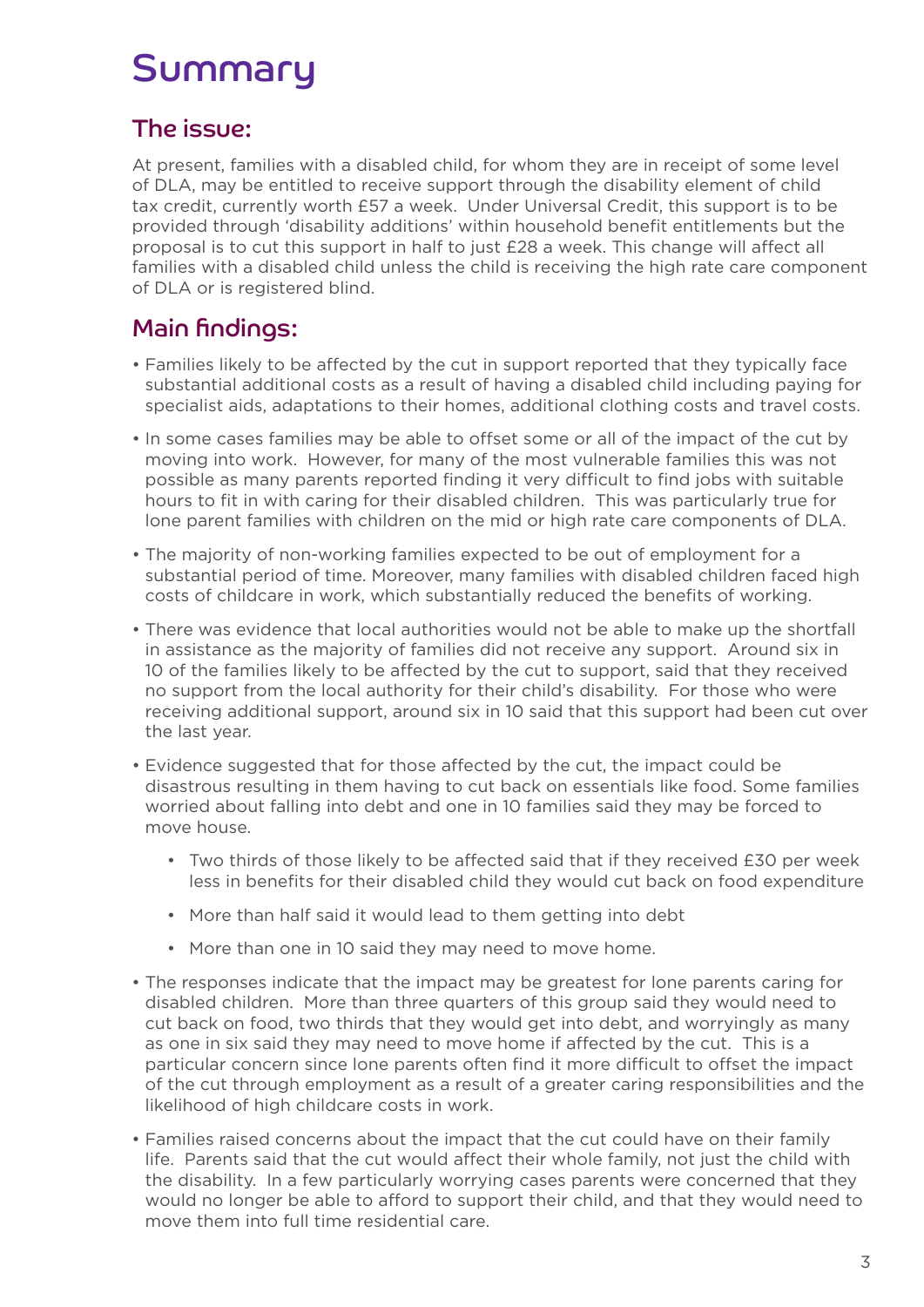## Recommendations:

We do not support any reduction in benefits for disabled children. Nonetheless we have proposals that would substantially improve the targeting of this policy:

## 1. Protect children on the mid rate care component of DLA.

The survey evidence suggests that families with children on the mid rate care allowance were particularly vulnerable to this cut because their level of care responsibilities, combined with a high likelihood of high childcare costs in work, would make it particularly difficult to offset the impact of the cut through work. The government should protect this group from the cut by maintaining their disability additions at current rates under Universal Credit.

## 2. Additional support with childcare for families with disabled children.

The evidence suggested that families with disabled children are considerably more likely to face higher levels of childcare costs than families without disabled children. We believe that the government should consider increasing the rate of childcare support for families with disabled children under Universal Credit, to 10% higher than that provided for non-disabled children (from 70 to 80% at current proposed rates.)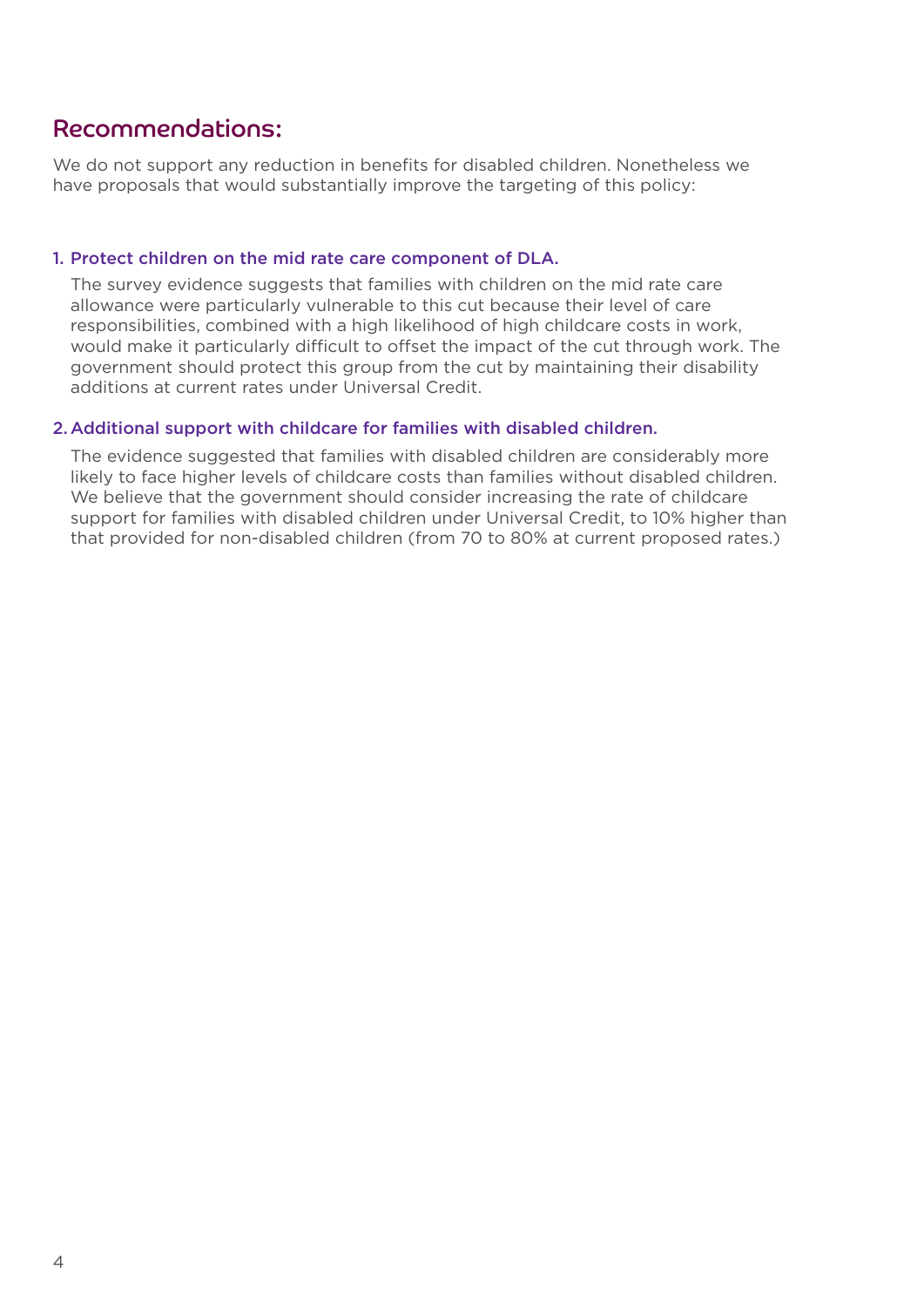## Background to the change

At present, families with a disabled child may be entitled to receive support through the disability element of Child Tax Credit, currently worth £57 a week. Under Universal Credit, this support is to be provided through 'disability additions' within household benefit entitlements but the proposal is to cut this support in half to just £28 a week. This is equivalent to a loss of around £1500 per year for most families with a disabled child, and could push families below the poverty line.

This change will affect families with a disabled child and in receipt of Universal Credit, unless the child is receiving the higher rate of the care component of DLA or is registered blind.

The change will cost families with a child born with a disability up to £24,000 by the time the child reaches 16 years old. The rate is paid per child, so a family with two disabled children could lose double this amount. The government estimates that this change will affect around 100,000 disabled children.

Some families with disabled children, who can work without incurring childcare costs, will be better off under Universal Credit, despite the £28 a week cut as a result of improved work incentives under the new system. However, many others will be unable to offset the impact of the cut through work.

This section outlines the current situation for families who will be affected by this change including the additional costs of disability they face, their current employment status and childcare costs.

Two key justifications have been given for the changes to the child disability element under Universal Credit. These are:

### 1. Improved work incentives

The impact of Universal Credit cannot be seen solely in terms of the disability additions. Parents with disabled children who move into work may see benefits from improved work incentives which outweigh the losses resulting from changes in the disability additions.

### 2. Aligning support for disabled children and adults

To align support with disability additions for adults in the work related activity group (WRAG) of Employment Support Allowance (ESA) which are substantially lower than the current disability addition for children.

This chapter addresses the extent to which this justification for the changes is supported by the evidence, as well as considering the potential impact of the changes. In particular, the following key questions are addressed:

### 1. Will improved work incentives offset the cuts to support for families with disabled

children? In particular, evidence from the survey is used to consider barriers to employment and costs of moving into work for those families with disabled children who are likely to be affected by the changes.

#### 2. Does the reform successfully align support for disabled children and adults?

Entitlements under the current system and Universal Credit for families with disabled adults and those with disabled children are compared in order to assess the extent to which the reform aligns support between the two groups. In addition, survey evidence is used to question whether direct comparisons of benefits for disabled children and adults are appropriate.

### 3. What would be the impact of the reforms on the families affected? Survey evidence is used to assess the potential impacts of a cut to support for disabled children, for those families likely to be affected by the reforms, on a number of key areas of family expenditure.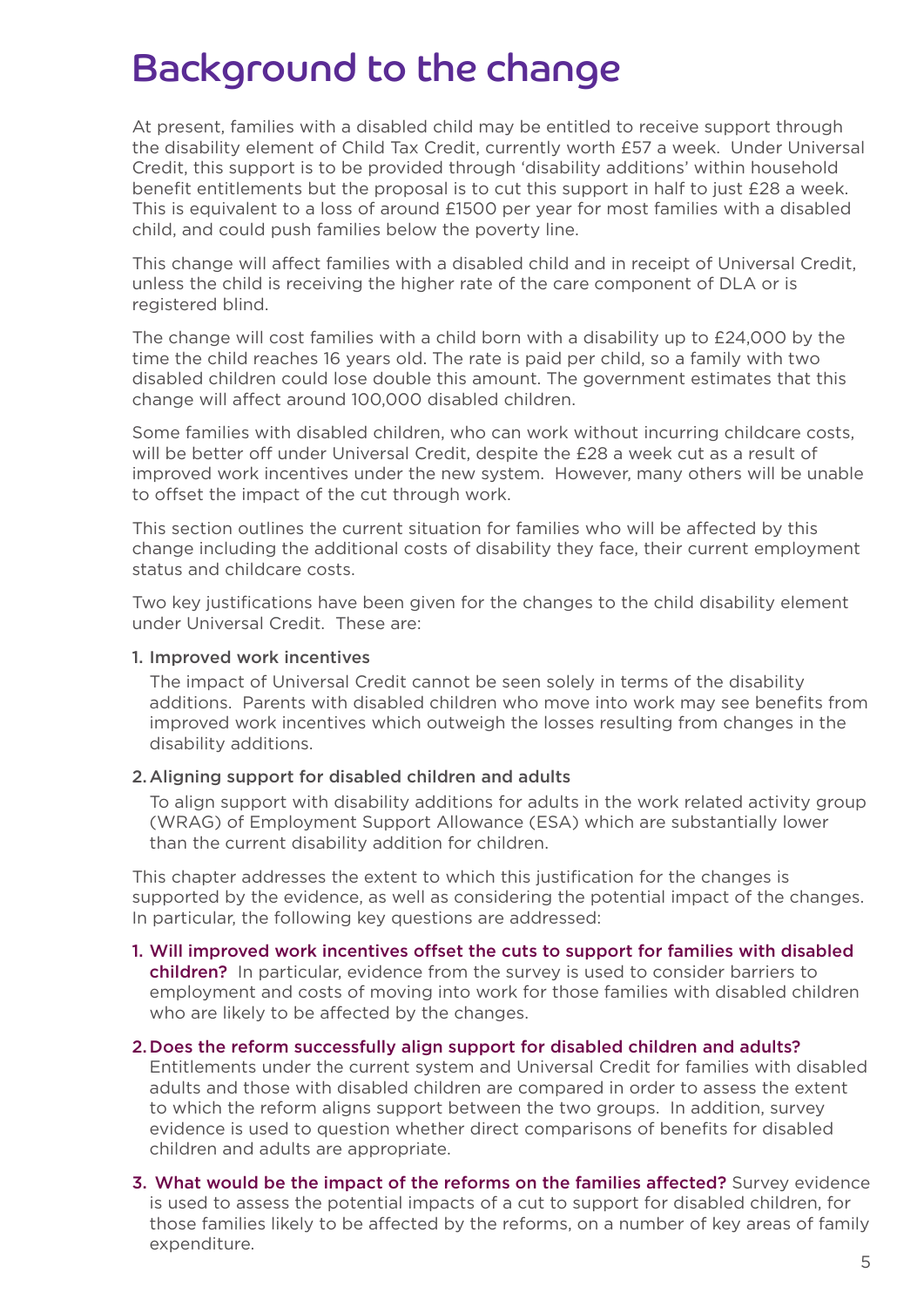## Survey results

## i. The costs of disability

Families with disabled children face a range of additional costs of living resulting from their child's disability. Disability benefits are intended to provide support for these costs. We asked families about these additional costs focusing on four key areas of spending – aids and adaptations, travel costs, clothing, and non work related care costs (work related costs of care are discussed separately).<sup>1</sup> An overview of the results is shown in figure 1 below.

Figure 1: Percentage of survey families with given levels of weekly expenditure on different costs of their child's disability



As can be seen, aids and adaptations were the largest category of expenditure, with 21% of families spending more than £50 per week on this area of expenditure alone.

The survey asked families to provide some details on their spending on aids and adaptations. The responses included specialist equipment for daily living, to stimulate development and for leisure activities including adjustable beds, specialist toilets, specialist cutlery, therapeutic putty and appropriate toys. Other respondents also had to pay for costly major adaptations to their homes or for repairs for example:

<sup>1</sup> It was not intended that this should give an idea of the overall costs of disability, but rather the costs of key categories of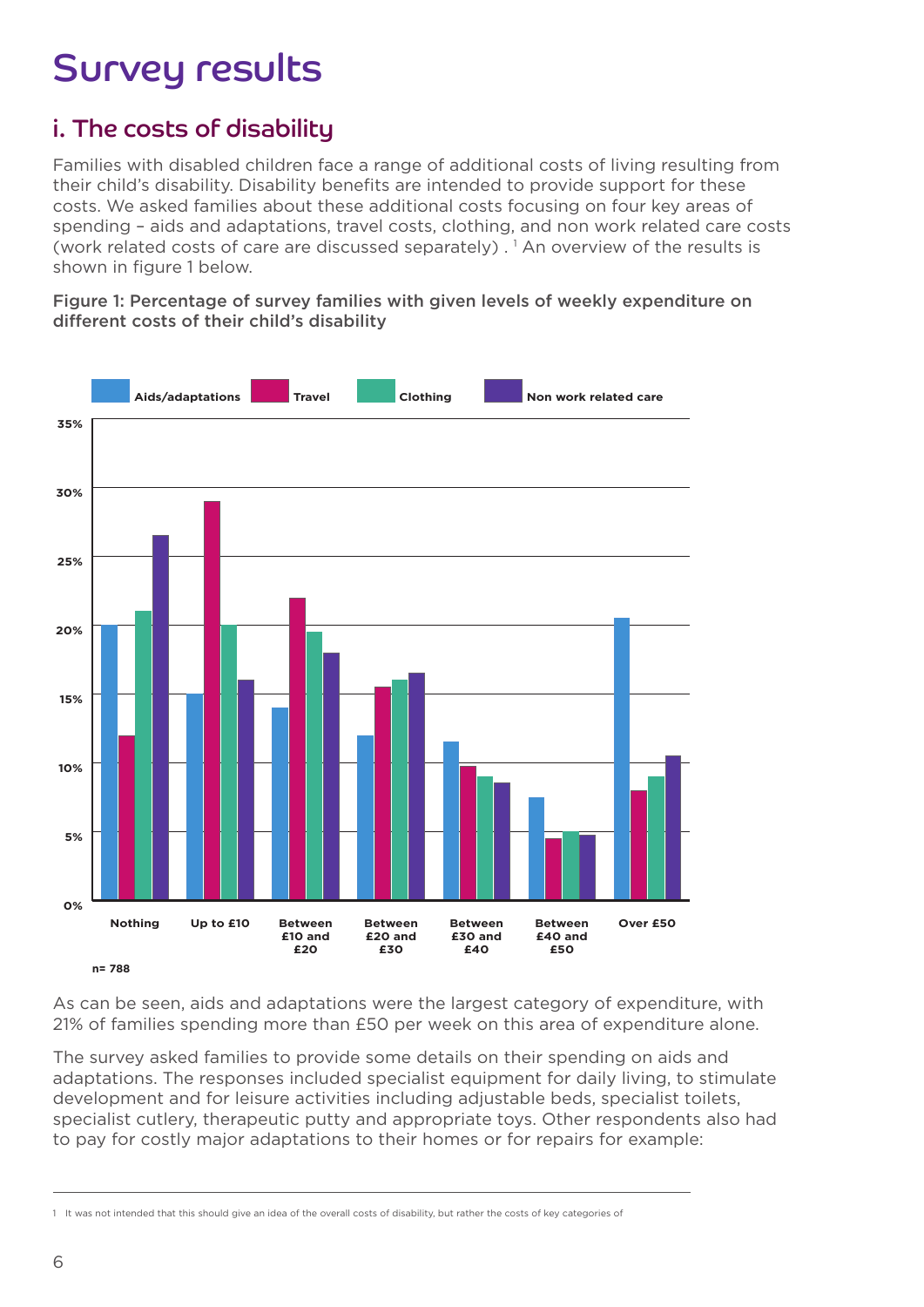*'We removed our bath and fitted a walk in shower due to my son's mobility needs.'*

*'Alterations to house, the way we would like them, have not been funded so we needed to re mortgage our house'*

*'My child often breaks household items in temper and frustration. He has destroyed all his bedroom furniture on many occasions which I have had to replace. He ruins books, toys and the furnishings around the home.'*

Whilst not incurring the highest average level of cost, travel costs were by far the most frequently incurred, with only 12% of families reporting no additional travel costs as a result of their child's disability.

A particular expense detailed by families was the cost of travelling to regular hospital appointments for their child, as well as occasionally having to cover travel costs to specialist hospitals in different areas:

*'We regularly have 3 appointments a week, can be as many as seven and we have appointments at 4 different hospitals which incur additional petrol costs, depreciation on the car and parking fees. The hospitals we attend the most involve a round trip of an hour and half to two hours depending on time of day.'*

*'We have to travel to Exeter hospital at least twice a month, twice a year to Bristol for his cochlear review'*

#### *'Trips to hospital in London by train, usually with cabs as the underground lacks lifts'*

We also compared the costs identified by families who would be affected by the policy change and those who would be protected. To do this, responses were broken down into two groups by the level of DLA received - those on the high rate care component (who would be exempt from the cut to support under Universal Credit), and those receiving DLA but not on the high rate care component, who would not be exempt unless the child had a severe visual impairment <sup>2</sup>. (A description of the basis on which different rates of DLA for children are paid is given in appendix 1.)

As expected those with children on the high rate care component were more likely to have weekly costs of over £50, and less likely to have no costs in each category of expenditure. However, it is notable that in all areas of expenditure, families likely to be affected by the cut to support still faced substantial costs, with 40% having costs of more than £20 per week for aids and adaptations, 28% for travel, 31% clothing and 34% non work related care costs.

<sup>2</sup> The nature of the impairment was not identified in the survey, so the relatively small group of children with a severe visual impairment could not be distinguished in the analysis.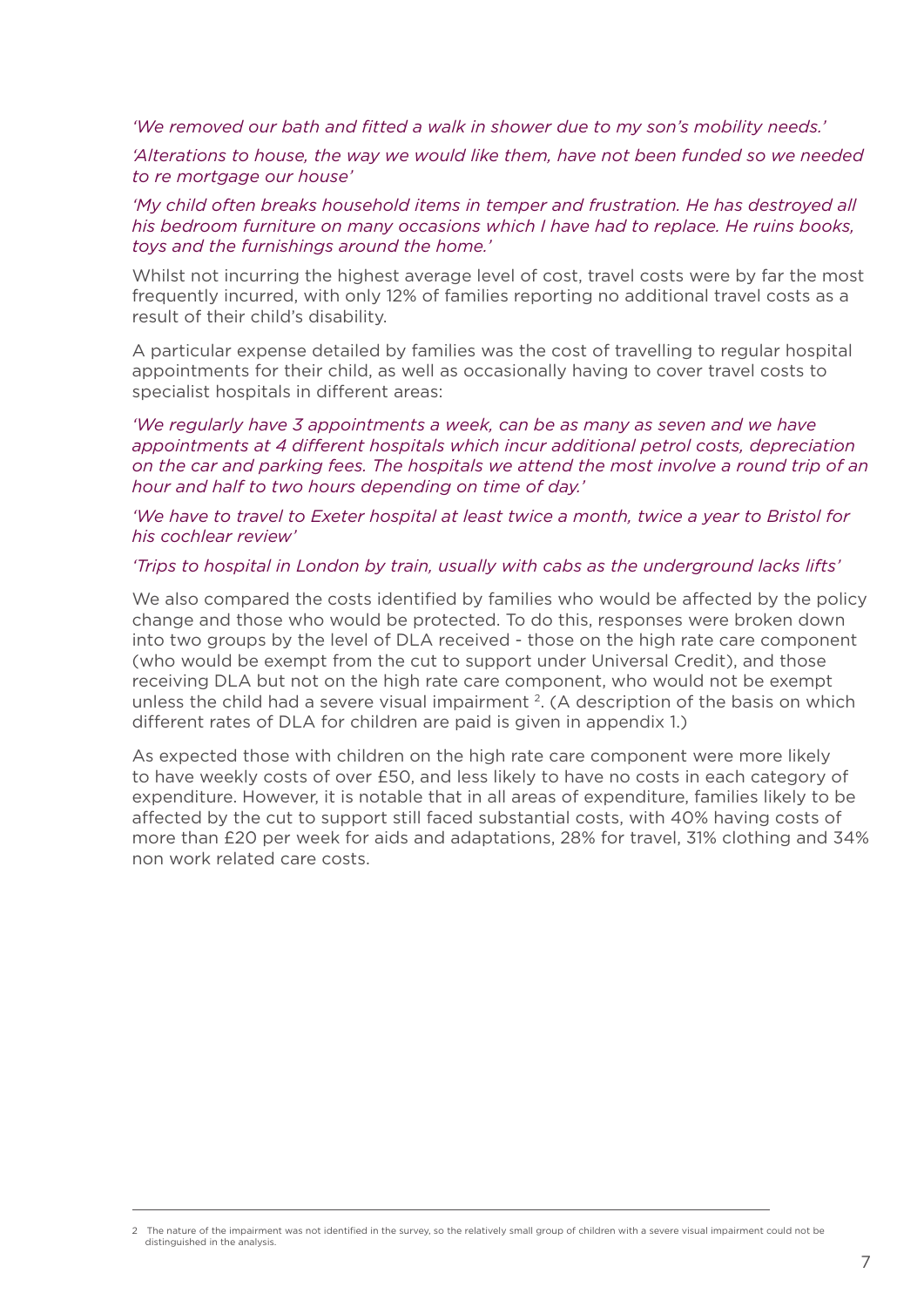

Figure 2: Proportions of families with disabled children with weekly costs of more than £20, by whether child in receipt of high rate care (HRC) component of DLA or not

## ii. Work status

The families affected by the change will be comprised of a mixture of working and non-working households. 72% of the families with disabled children responding to the survey were in some level of employment.

Amongst families with a child in receipt of DLA, the likelihood of families being in employment was found to be related to the level of DLA received for the child. Figure  $3$  shows the proportion of households employed<sup>3</sup> for children receiving the care component of DLA.



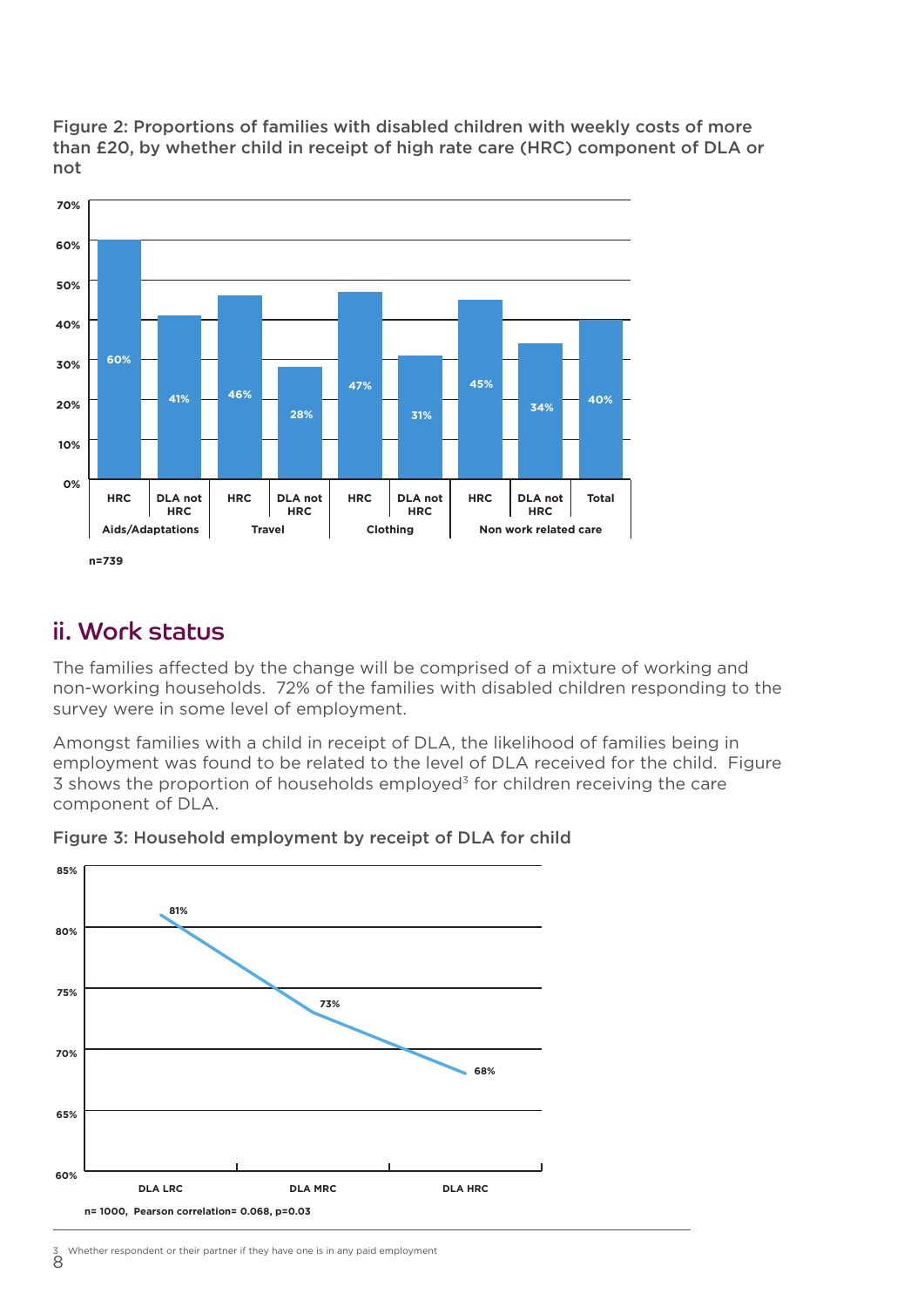There was a weak but statistically significant correlation between the rate of DLA care component received, and likelihood of household employment. Figure 3 indicates that unsurprisingly those with children receiving the higher levels (mid and high rate) of DLA support are less likely to be in employment. Notably however, there is a bigger drop in employment between those with children on low rate and those on mid rate care than there is between those with children on mid rate and high rate care.

These results were further broken down to consider the difference in employment rates between lone parent and couple households by rate of DLA received. The results are shown in Figure 4.



Figure 4: Household employment by parenting status and child DLA receipt

Having a child with a disability does not have a substantial impact on employment rates among couples, but the rate of DLA receipt makes an enormous difference for lone parent employment rates.

In particular, whilst employment rates were found to be similar for lone parents and couples with children on low rate care, only around a third of lone parents with children on mid rate care were in work, compared to 92% of couple households. It is also notable that employment rates do not decline greatly between lone parents with children on mid rate care and those with children on high rate care.

Respondents in households with at least one parent not working full time were asked why they were not in full time work. The results for children on different rates of DLA are shown below.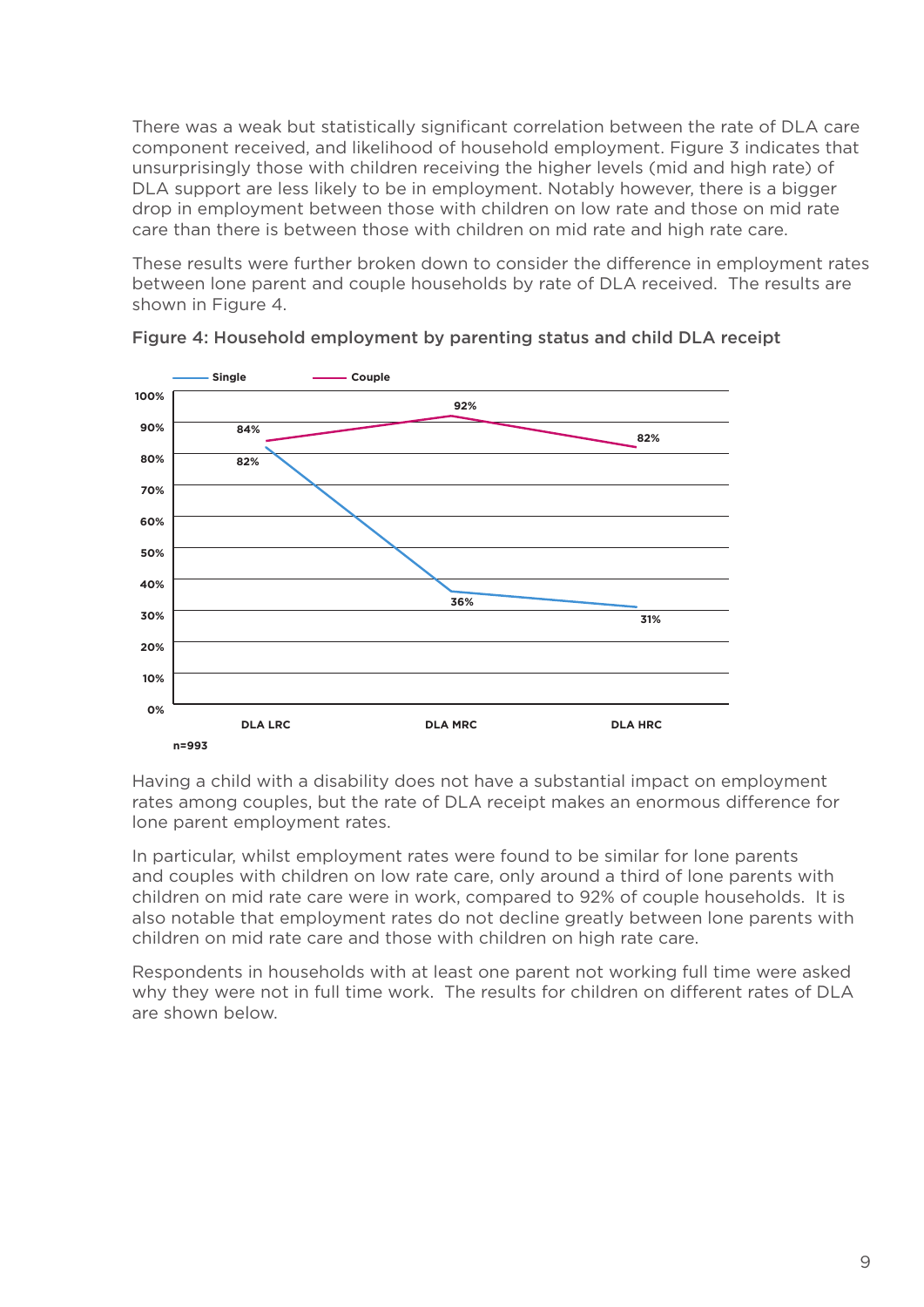Figure 5: Reasons for some member of the household not being in full time employment, by DLA status of the child



As figure 5 indicates, for most of the families with children on DLA, difficulty in finding work was not the major reason for not working / not working full time. This was particularly true if their child had higher levels of DLA support. Care responsibilities were the principle reason for not taking up additional work, with families stating:

### *'Too much stress working and caring for severely disabled child'*

#### *'I have to make sure someone is available for my son at all times'*

Many families stated that it was difficult to find jobs with suitable hours to fit in with caring for their disabled child and they have to work part-time or only during school hours to ensure they can care for and supervise their disabled child:

#### *'I have to be at home until my child is picked up by a taxi to go to school... Also have to be home when she gets back from school, so that limits the type of jobs I could do'*

#### *'We work shifts so that one parent is always home'*

*'I have tried to use an after-school club for my son but he couldn't cope with the additional time after school and became disruptive and aggressive. I now work only school hours so that I can be with him after school.'*

Another main reason for not being able to work or take on more hours was that families regularly have to take their child to appointments and therapeutic activities:

#### *'I have returned to work the minimum number of hours my employer will allow as we have so many appointments that I couldn't manage more'*

#### *'I stay at home to care for my son as he has many appointments and we have to travel far to Birmingham hospital as the local ones don't care for his needs'*

However, it is notable that for around a third of respondents with children on mid or high rate care high costs of childcare were a principal reason for not everyone in the household being able to work full time, for example: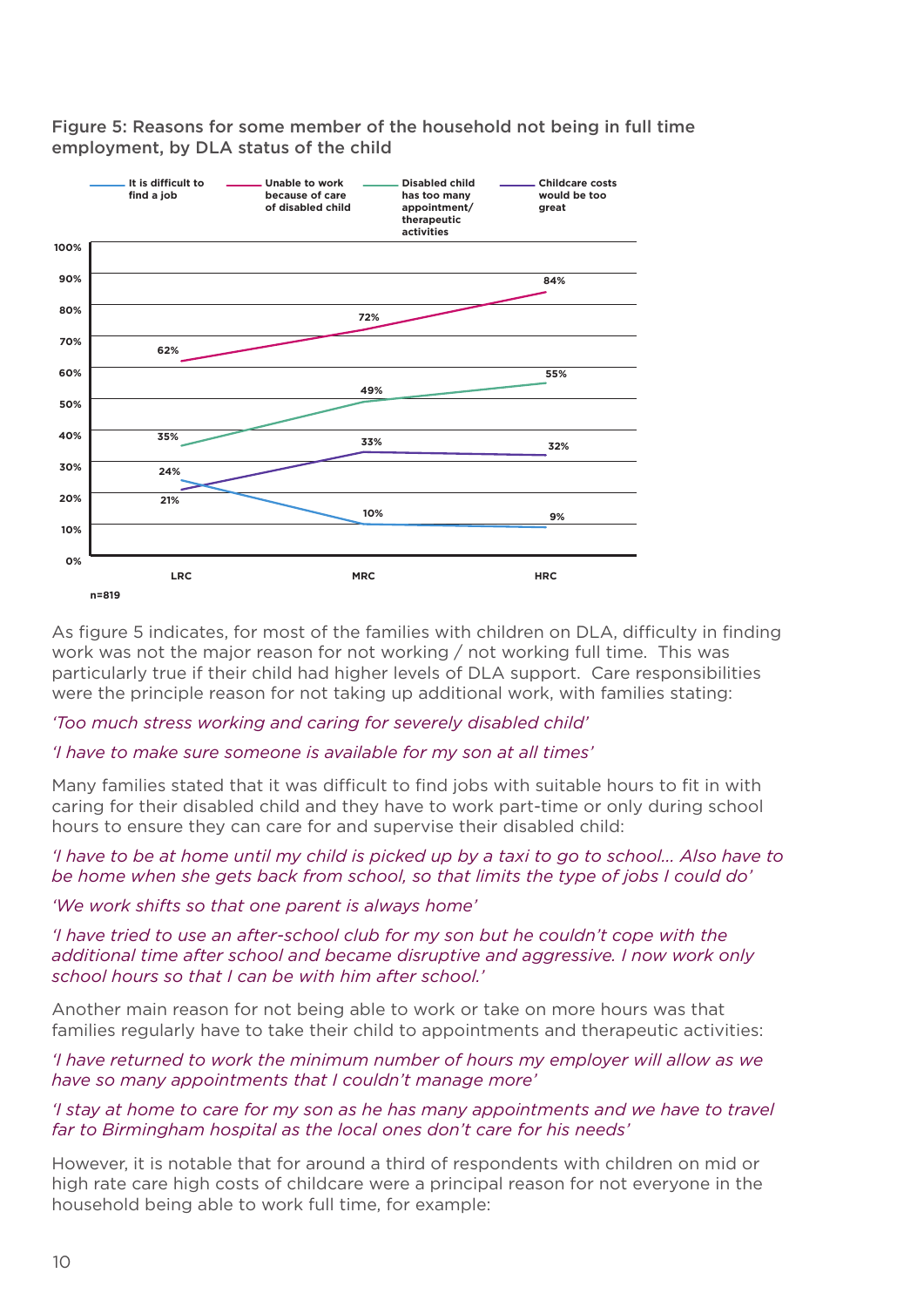### *'While I have looked for work I am not qualified enough to get a job that would pay for the increased childcare costs I would need to pay due to my son's additional needs'*

## *'How viable will it be to pay 2 lots of childcare in a low paid job.'*

Respondents with disabled children working less than 16 hours per week were asked how long they expected to stay out of full time employment. It is notable that in most cases, remaining out of employment was not seen as a short term decision. A large majority of respondents said that they expected to remain out of work for more than a year. One parent stated:

### *'Gave up full time work to be available to care for child / attend appointments... will probably never go back into full time work as I expect to be caring for a disabled adult when he turns 18.'*

This appeared particularly true for families on mid or high rate care. Whilst 12% of people with children on low rate care component, were looking to move back into work within a year, only 2-3% of people with a child on mid or high rate care said the same.





## iv. Childcare for working families

The availability and affordability of suitable childcare can be a particular issue for families with disabled children. Households in work were asked whether they faced childcare costs as a result of their work. A fifth (21%) of working households in the sample paid some level of childcare. Unsurprisingly, lone parents were far more likely to require childcare than couple families with 29% of lone parents, and 19% of couples needing childcare4. Within the sample, the likelihood of requiring childcare varied by level of DLA received by the child, but this was not statistically significant.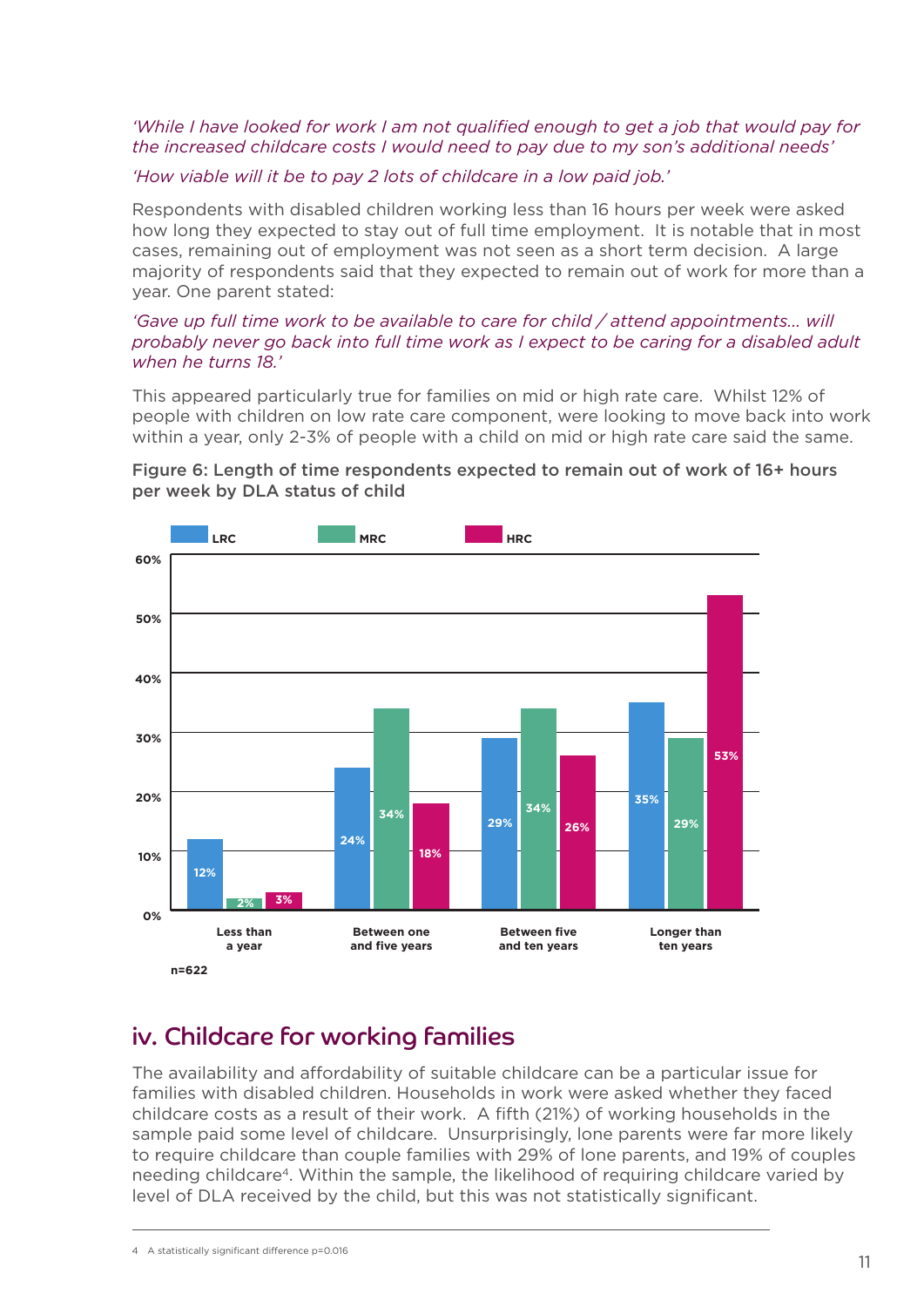Amongst those reporting childcare costs, substantially more than half reported higher costs of care as a result of having a child with a disability. More than half (55%) said that their child would require less or no childcare if they were not disabled.

The families also highlighted that there is a lack of suitable childcare available particularly for older disabled children:

*'Don't know any childcare facility in my area for disabled children. Don't imagine a child minder would be able to cope'*

*'Suitable childcare does not exist'.*

## *'Lack of childcare for older middle care needs disabled children even in the nearby City.'*

A quarter of families with childcare costs (27%) reported having a cheaper provider locally but that they are unable to take their child. Around a fifth (21%) reported additional costs in getting to their childcare provider, as a result of their child having a disability, and around one in seven said that their childcare provider charged more as a result of their child's disability.



### Figure 7: Percentage of households reporting additional childcare costs as a result of their child's disability

The proportion of parents with childcare reporting that their child would not need as much or any childcare if their child was not disabled varied significantly by the rate of DLA received by the child.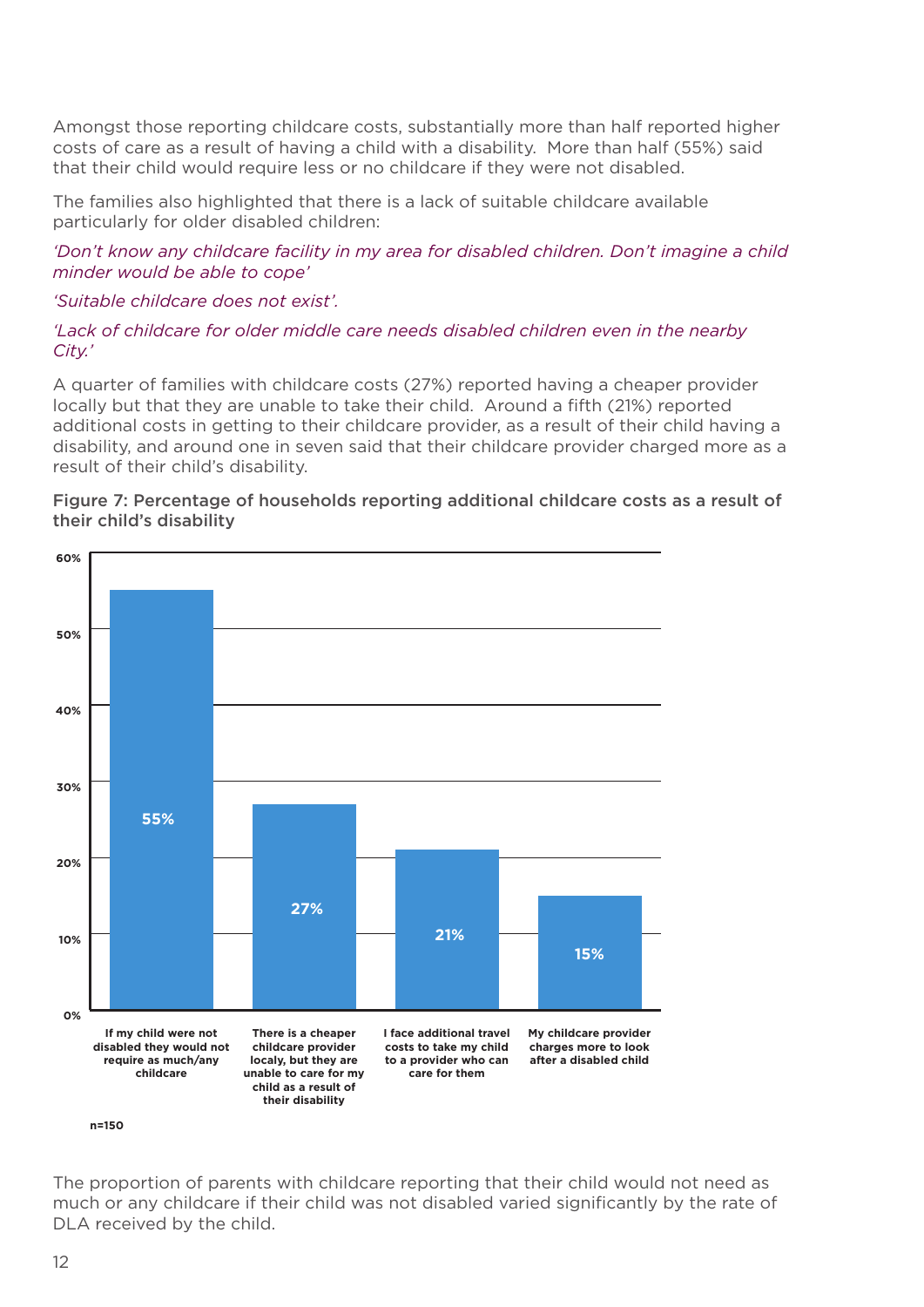As can be seen in figure 8, 17% of families with childcare costs and a child on low rate care reported that the child would need less or no childcare if their child was not disabled, this increased to half of families with children on mid rate care, and nearly two thirds of families with children on high rate care.

Figure 8: Percentage of families with childcare costs reporting that their child would require less or no childcare if they were not disabled (by DLA care component for child)



## v. Impact of the changes

Respondents were asked about the impact that the proposed change in support for disabled children would have if it affected them.

In order to assess this, respondents were asked about the impact on their expenditure of a cut of £30 or more per week in benefits paid on account of their disabled children.5 The results for families with children on some rate of DLA other than the high rate care component (those families likely to be affected by the change) are shown below:

<sup>5</sup> Although the level of the proposed cut to the disability element of child tax credit is around £30 per week, this is an imperfect proxy since other changes resulting from the introduction of Universal Credit are likely to affect the overall change in benefit entitlement. As a result, it is only possible to consider this change in isolation from wider changes resulting from the introduction of the new system.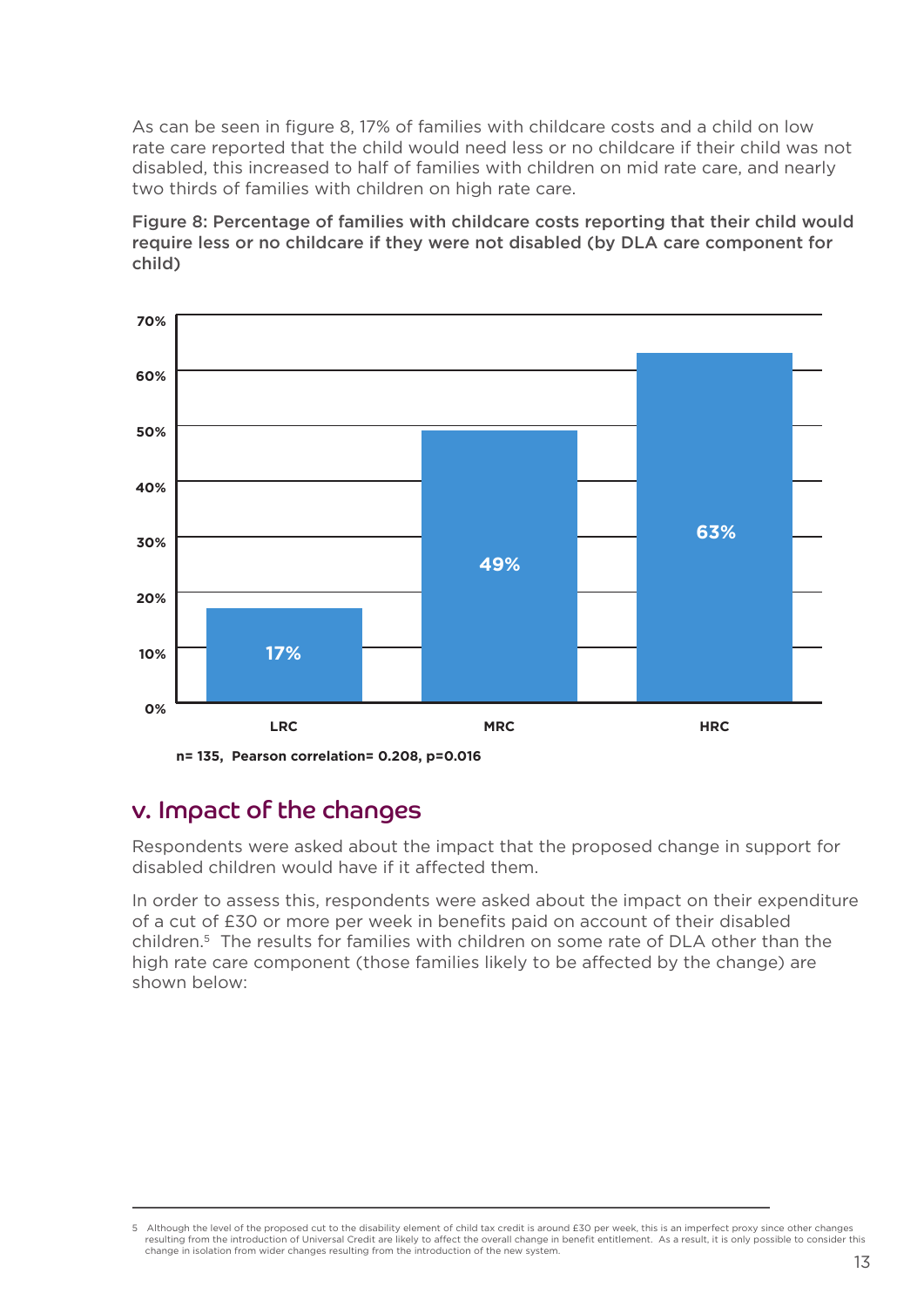Figure 9: Percentage of survey respondents recording predicted results of losing £30 or more in disability benefits (by category) for families with children in receipt of some rate of DLA other than high rate care



As figure 9 shows, the most common area of impact would be cutting back on leisure expenditure. Families were concerned about the impact this would have on their children:

## *'Our son's leisure activities and aids are severely limited by our budget at the moment and this would just increase his isolation and lack of opportunity'*

## *'My child would have little quality of life and would lose much of the social interaction he needs... It would be like a prison sentence'*

Two thirds said they would cut back on food expenditure. Some families stated that they have already made reductions on non-essential spending so they would be forced to reduce spending on necessities like food:

## *'I don't have a social life, don't drink or have TV/mobile phone. Cut backs will be to necessary things like food and especially clothing/activities for my child'*

Around one in 10 families (11%) said that they would have to consider moving home because they could no longer afford their current accommodation and more than half said they would be likely to get into debt:

### '*Might lose our house, we are in debt as it is now'*

## *'We would lose our home, have to move to council house probably not disabled friendly'*

### *'More debt on top of what we already have'*

Families were very concerned about the prospect of facing a cut in their income with many families stating that they have already cutback and are unsure how they could reduce expenditure further:

*'Already doing this... Not sure how much further we can pare back'*

*'This would have such a huge impact on us... I really do not know what we would do.'*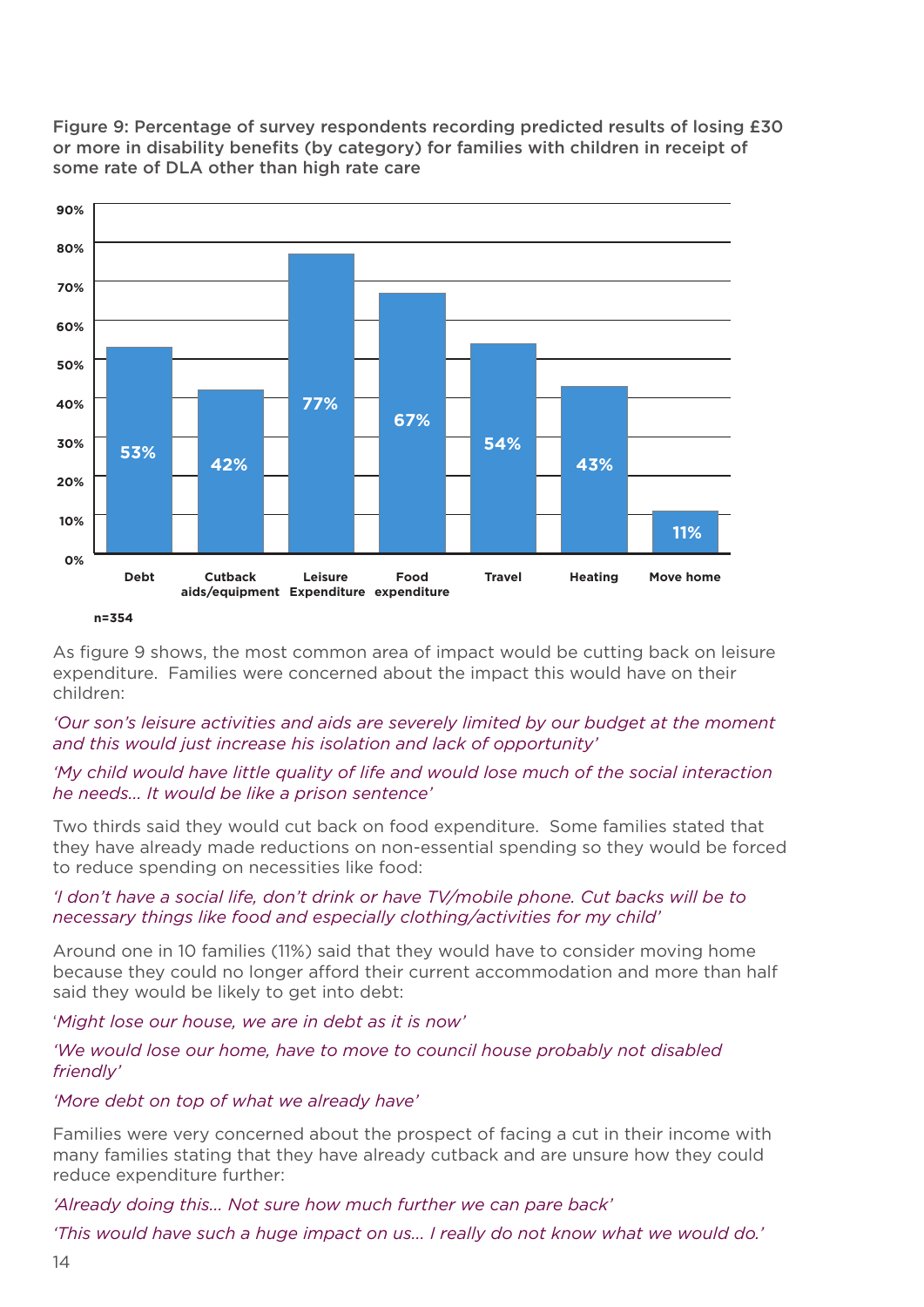Many families highlighted that the parents and siblings of the disabled child would suffer the cutbacks and this would lead to added stress and possible mental health issues:

#### *'We would have to go without new clothes and possibly skip meals ourselves, in order to provide our children with the food and clothes they need'*

#### *'Stress, anxiety, not only for myself but for all my children'*

Two parents responding to the survey were even concerned that the severity of the problems the cut would create could lead to their disabled child having to go into full time residential care at some point in the future.

#### *'We would face the choice of increased debt, over the eventual institutionalisation of our child'*

*'before we had these necessary benefits in place we were sinking deeper and deeper into debt, having to buy poor quality food and our house was becoming more and more chaotic as I did more and more myself to try to save money. if this happens again we will lose our children.'*

Figure 10 breaks down the impact of losing £30 of benefit income by parenting status in four categories where the difference between couples and lone parents was statistically significant. Worryingly, in each of the four key categories of debt, reduced food and heating expenditure, and having to find somewhere cheaper to live, lone parents were considerably more likely to be affected than couples.

Figure 10: Predicted impact of losing £30 or more in disability benefits (by category) for lone parents/ couples with children in receipt of some rate of DLA other than high rate care

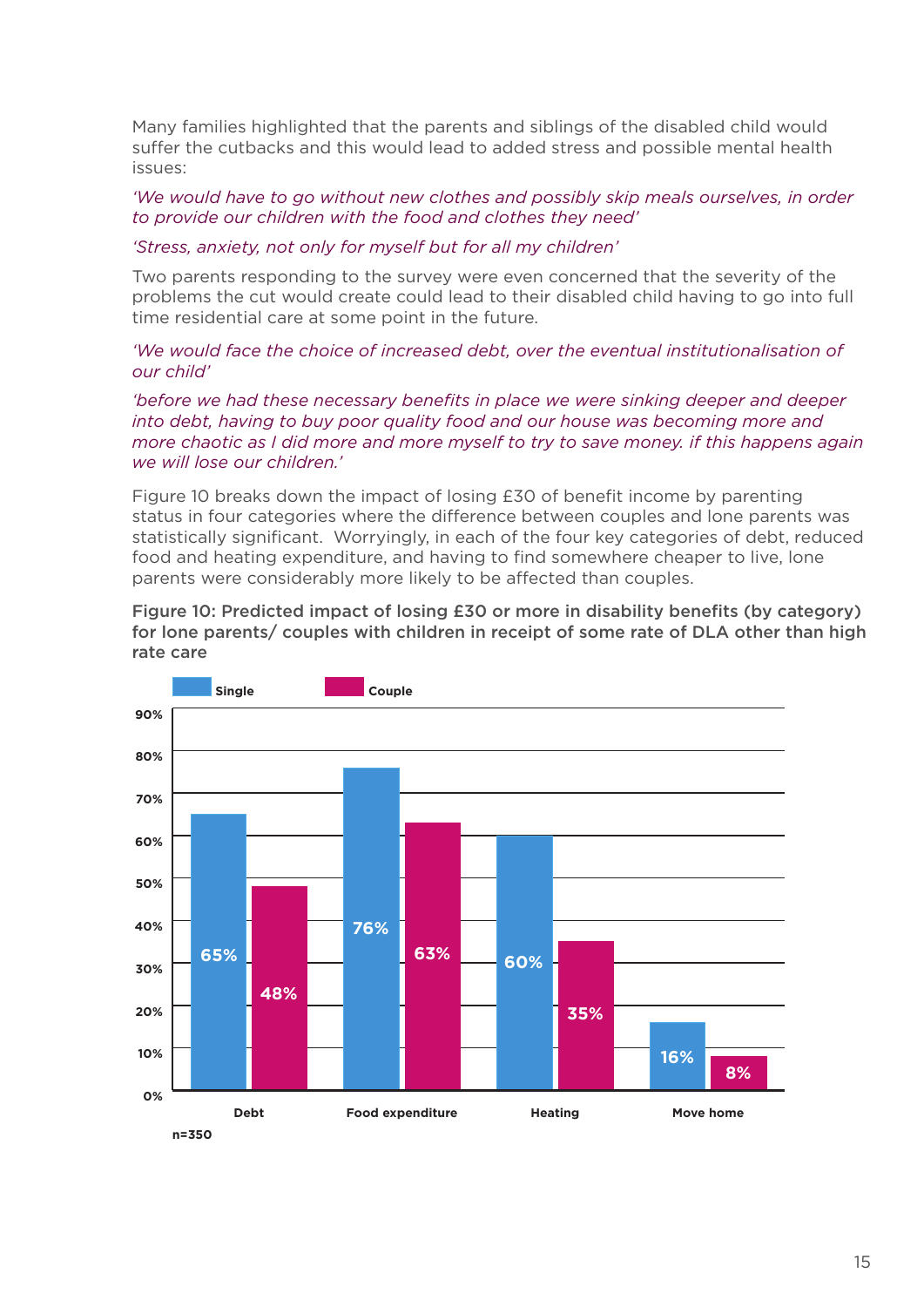## Interaction with social care changes

Respondents were also asked about whether they currently received help with the costs of their child's disability from the local authority or from local charities. The likelihood of receiving additional support from the local authority or local charities varied significantly by the rate of the care component families received for their disabled child. Families with children on high rate care were substantially more likely to receive social care compared to families with children on middle or low rate care. However, it is notable that families with children on mid rate care were no more likely to be receiving support from the local authority or local charities than children on low rate care.

Figure 11: Likelihood of receiving support from local authority/ local charities (by DLA care component for child)



It can be seen that those families likely to be affected by the cut in support in Universal Credit will normally not be receiving help from the local authority or other local agencies.

Local authorities are also unlikely to be able to offer more support in order to respond to the impact of the cut under Universal Credit. Notably, in cases where families were receiving additional support, around six in 10 (58%) said they had received a cut in the level of support received over the last year. Families explained that they faced cuts across services including health, education, leisure activities, short breaks and transport. For example:

*'Occupational Therapy could only give 6 weeks of help due to government cut backs'.*

*'The two charities I used to get respite care from have had there government grants cut and as a result one has shut completely and the other is no longer able to help us'.*

*'Transport provision to special needs play-scheme has been stopped'*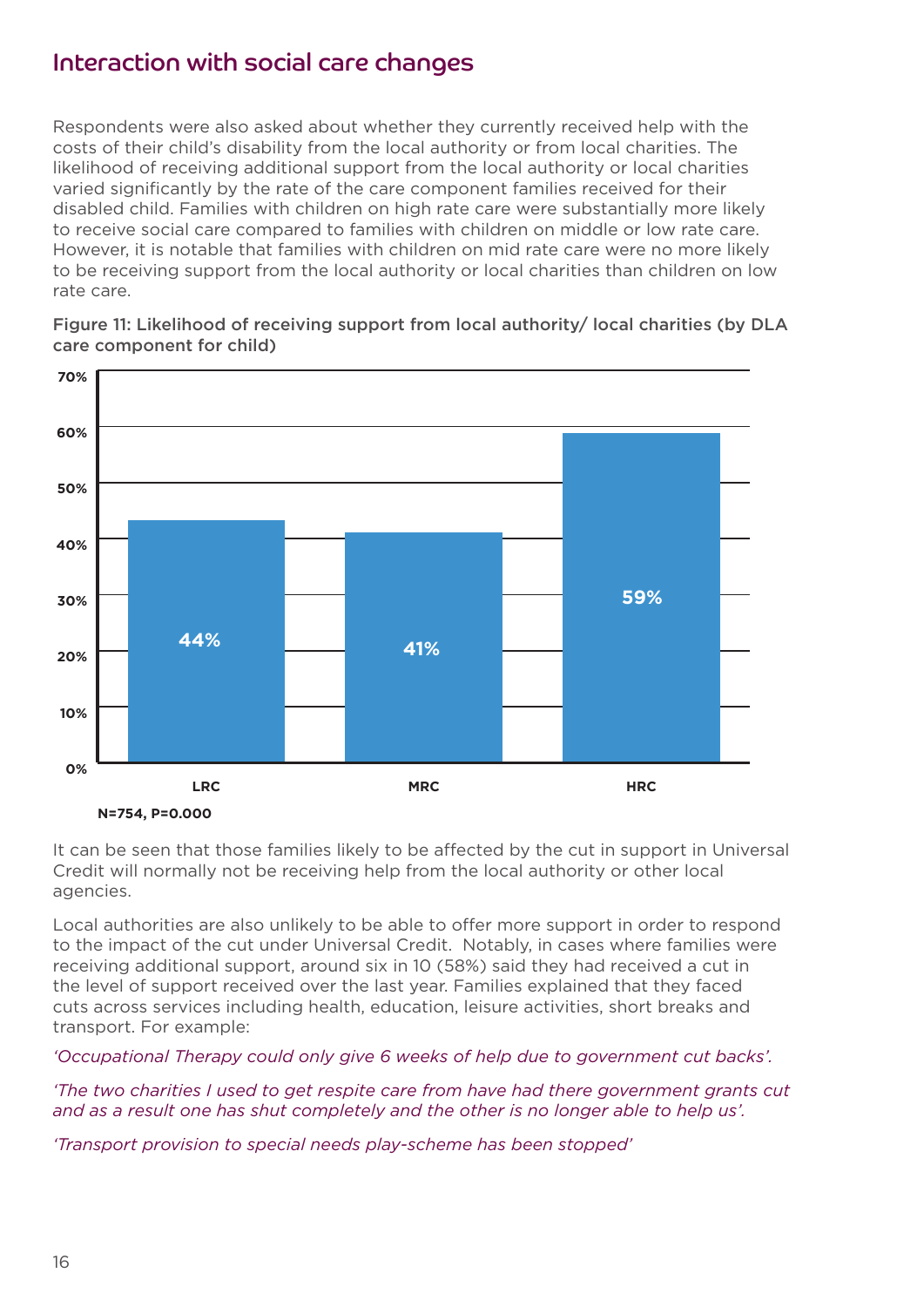## Analysis

At the start of the chapter, three key questions for analysis were raised. These were:

- 1. Will improved work incentives offset the cuts to support for families with disabled children?
- 2. Does the reform successfully align support for disabled children and adults?
- 3. What would be the impact of the reforms on the families affected?

This section addresses these questions.

## 1. Will improved work incentives offset the cuts to support for families with disabled children?

In some cases where families are able to move into work, the impact of the cut to the disability additions may be reduced or eliminated altogether as a result of improved work incentives under Universal Credit. This is detailed in 'Disability and Universal Credit'6 with the case given of a working couple with a disabled child, who are better off under Universal Credit than the current system when earning more than around £300 per week, even after the cut in the disability component for their child.

However, for many others, and particularly where making the move into work results in high levels of childcare costs, families will not be able to recoup the cut from child disability additions by moving into work. This is particularly likely to be true for lone parents with disabled children. Survey results have suggested that around a third of working lone parents with disabled children required childcare costs in order to be able to work. In the majority of cases, the costs they face are considerably higher than they would face if their child was not disabled.

This is a particular concern under Universal Credit, since proposals for support with childcare costs under Universal Credit include a change that will substantially reduce the amount of support which some of Britain's lowest income working families receive. The loss of support with childcare costs through Housing Benefit, and potentially Council Tax Benefit, is set to cost 100,000 of the lowest income working families up to £4000 per year in support with childcare<sup>7</sup>. This reduction in support will make it particularly hard for many families with high childcare costs for a disabled child, to offset the cut to the child disability additions through paid work.

In other cases, the costs of childcare were found to be prohibitively high, preventing families taking on additional work. As shown in figure 5, a third of households with children on the mid rate care component of DLA said that they could not take on additional work because the childcare costs incurred would be too great.

In addition, for many families, and particularly for lone parents, work is not a realistic option because of their need to care for their child. This is particularly important, since the survey indicated that the cut in support would have a particularly severe impact on lone parent families, the majority of whom reported that they would be left struggling to afford basics such as food and heating – this is the same group that is least likely to be able to make up the loss of support by moving into work.

<sup>6</sup> Citizens Advice, The Children's Society and Disability Rights UK (2012) Disability and Universal Credit London: Citizens Advice

<sup>7</sup> See The Children's Society (2012) 'The Parent Trap: Childcare cuts under Universal Credit'.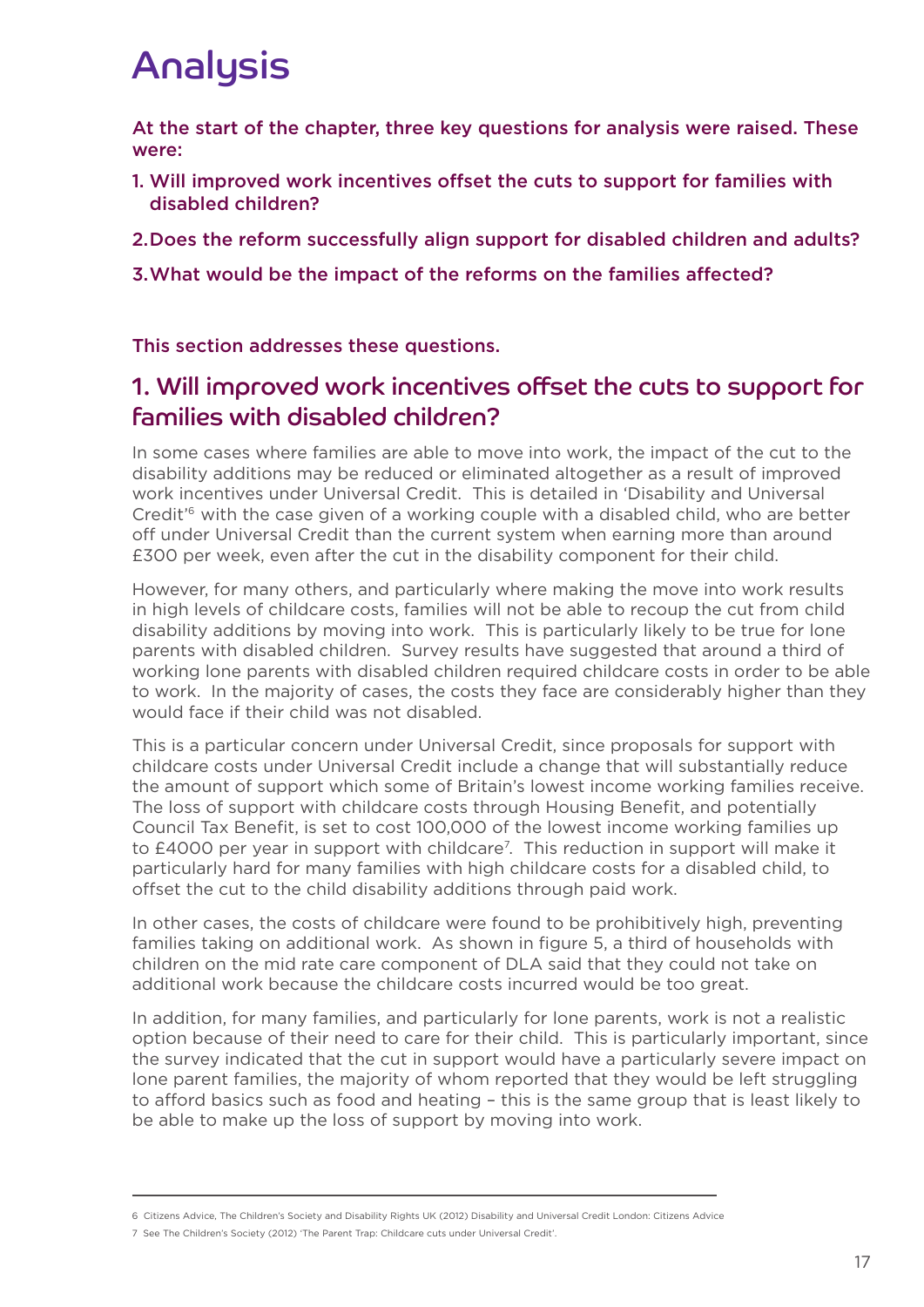In the sample, of lone parents with a child on mid rate care, only a third were found to be in work. The key reasons for these respondents not being in full time paid work is that they have to provide full-time care for their disabled child and do not have the support of another parent.

It is also notable that employment rates and expectations are considerably higher for families with children on low rate care, than for children on mid or high rate care. The likelihood of incurring additional childcare costs is considerably higher for families with children on mid or high rate care. For those not in work, the length of time expected to remain out of work is considerably higher for mid or high rate care.

## 2. Does the reform successfully align support for disabled children and adults?

The government has argued that the value of the disability element for children has increased more quickly than equivalent support for disabled adults (the work related activity component of Employment and Support Allowance,) and is now considerably higher than this support.

It has been argued that this change realigns the rates of support for children and for adults, by having a single disability addition (paid at a higher and lower rate), paid on account of either disabled adults or disabled children.

'More generous uprating over the period 2003 - 10 has seen the child payments increase at a faster pace than the adult payments, leading to a lack of alignment in rates. The Government aims to align child and adult payments through these reforms.'

However, cuts to support for disabled children under Universal Credit fail to align support for children and adults for three key reasons.

i. Support for disabled adults with limited capability for work is predicated on them being able to move back into work within a relatively short period, whereas, families with disabled children may need to remain out of work for some time

As shown previously in this chapter, many people unable to work as a result of caring for disabled children do not believe they will be able to move back into work in the near future. For example survey results indicated that only around 2% of those with children on mid rate care thought they would be able to move back into work within the year. More than half of parents with a child receiving some rate of the care component of DLA thought that it would be more than five years before they could move back into work.

It is clear from the survey that for many parents with disabled children, and particularly for lone parents, schedules of therapy and other appointments, the provision of care, and in some cases unaffordable childcare costs can make moving into sustainable work unfeasible.

## ii. There is additional support for disabled adults in work which is not available for families with disabled children

If they do move back into work, disabled adults may be entitled to some level of additional support under Universal Credit (on top of their disability element) through a higher level of earnings disregard. For a single disabled adult this additional support is expected to be worth around £900 per year.

<sup>8</sup> DWP (2012) 'Universal Credit Policy Briefing Note 1: Additions for longer durations on Universal Credit'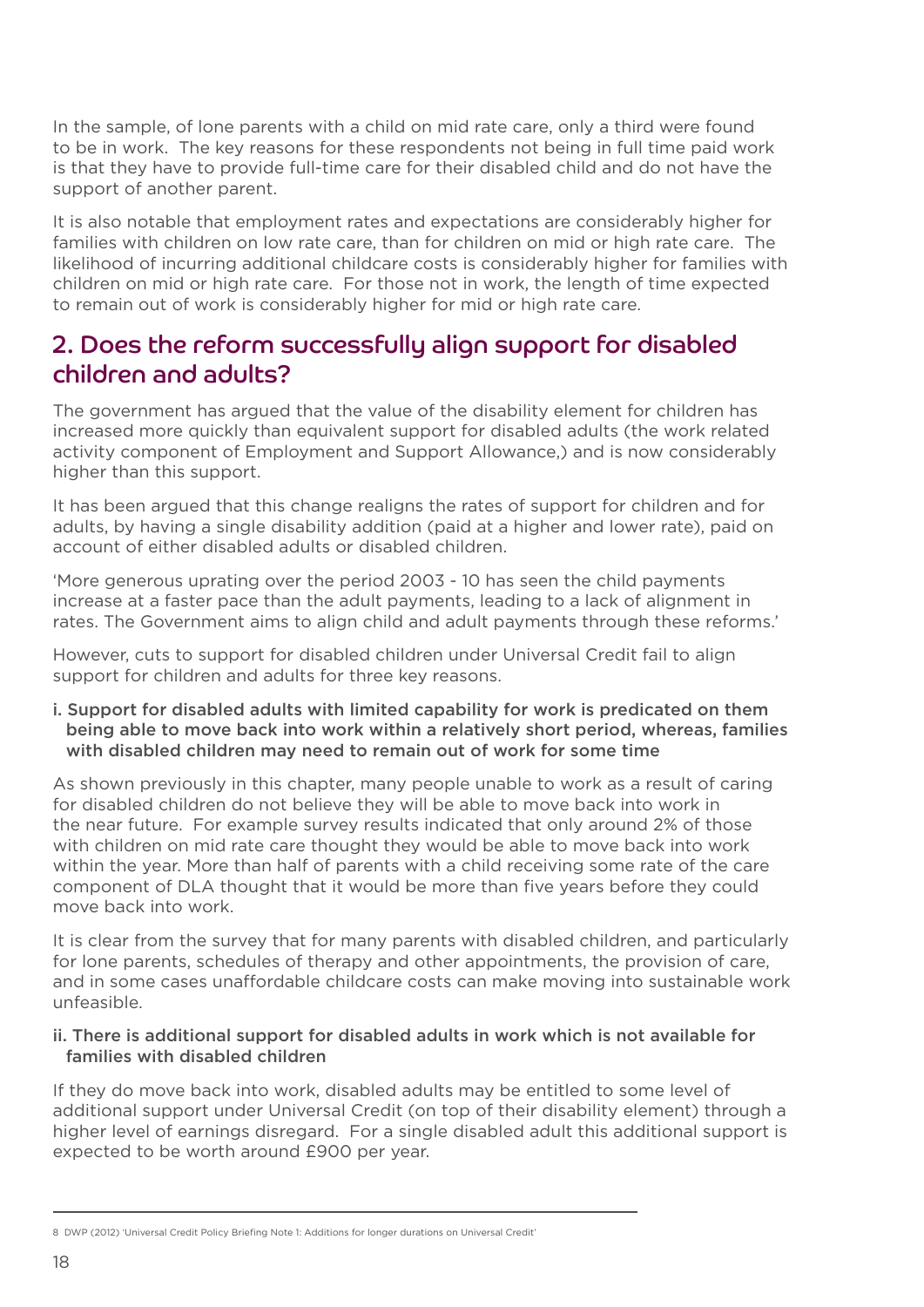Despite being likely to face considerable extra costs on moving into work, no equivalent extra support is provided for families with disabled children. This means that working families with disabled children may be entitled to significantly less disability support than working disabled adults.

Appendix 2 represents support for disabled adults and for disabled children within the means tested benefit system under the current system and under Universal Credit. As can be seen, both in and out of work, families with disabled children can receive up to £28 per week of support through Universal Credit. Single disabled adults may receive £45 per week of support through a combination of the disability addition and the disability disregard.

## iii. The qualification conditions for disability support through Universal Credit are different for children and adults

Children are eligible for support through Universal Credit on the basis of DLA receipt (any rate of DLA for the lower rate of support, higher rate care component – or a severe visual impairment - for the higher rate.) Adults will be eligible for support through Universal Credit on the basis of the Work Capability Assessment (receiving the lower rate of support if they are found to have limited capability for work, and the higher rate if they have limited capability for work related activity.)

In some cases, differences between the two groups are enormous. For example, a blind child would automatically receive the higher disability addition under Universal Credit. However, once they are treated as an adult, there would be no guarantee that they would be found to have limited capability for work – meaning they could go from £80 per week additional support as a child, to no additional support through Universal Credit on account of their disability as an adult.

This shows quite clearly that the qualification conditions for the two benefits are not aligned between children and adults.

## 3. What would be the impact of the reforms on the children and families affected?

The survey findings suggest that the impact of the reforms would be substantial, and would be likely to disproportionately affect those on whom they would have the most detrimental impact.

Of all households likely to be affected by the change, nearly 70% said that if they lost £30 per week in benefits, they would need to cut back on food spending, more than half said they would get into debt. Around one in 10, (potentially 10,000 families) said they could have to look for somewhere else to live as a result of the change.

Because of finding it harder to move into employment, and when in employment seeing lower returns from work as a result of childcare costs, it has been suggested earlier in the chapter that the reforms are disproportionately likely to impact on single parent families with disabled children. The survey evidence suggested that these families would also be the most likely to find it difficult to cope with cuts in support. It suggested that single parent families with disabled children were disproportionately more likely to get into debt, to have to cut back on food expenditure and heating, and to have to move home, as a result of the reforms.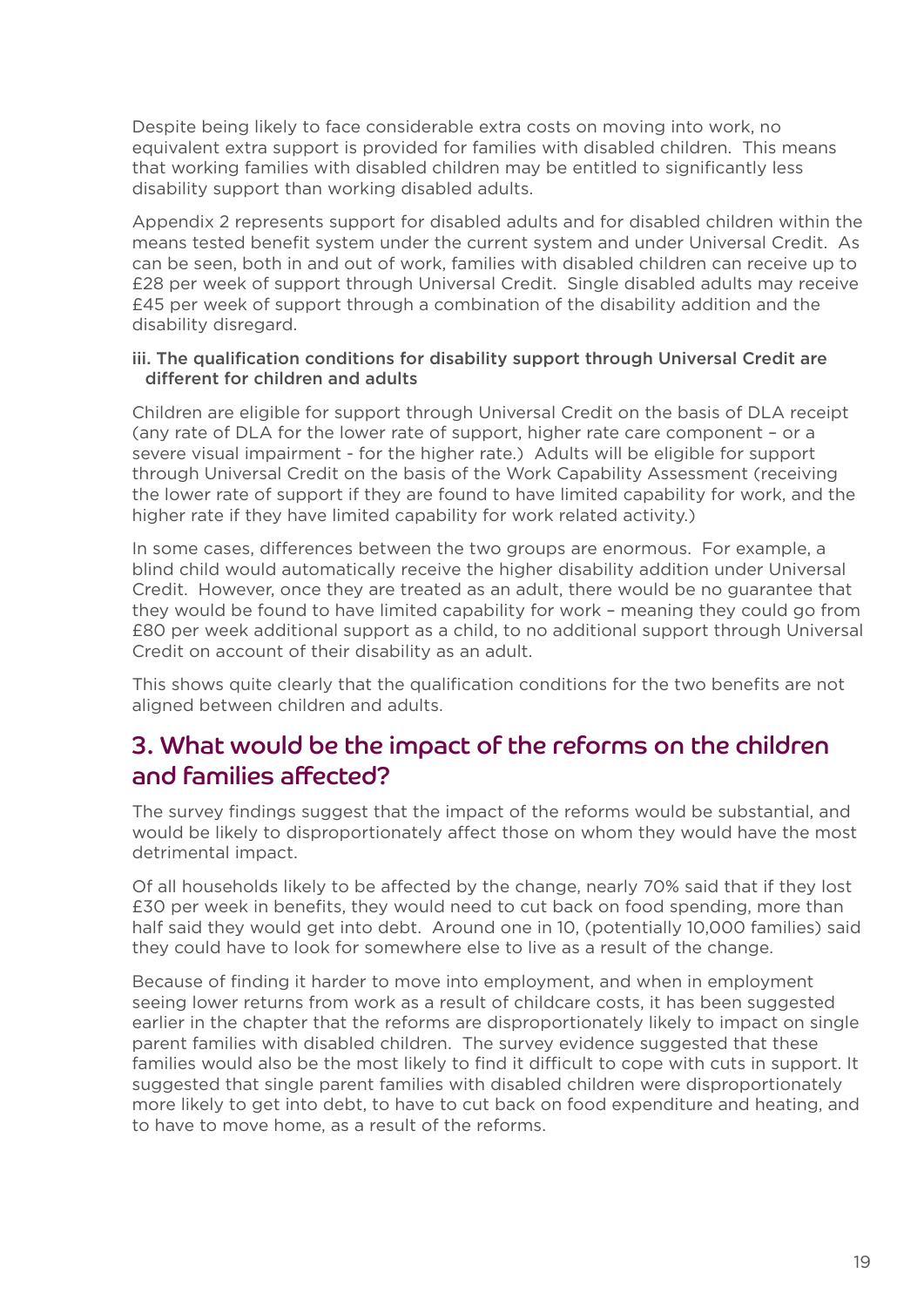Nearly two thirds of single parent families with disabled children said they were likely to get into debt as a result of the changes, more than three quarters that they would have to cut back on food, six in 10 that they would have to cut back on heating expenditure, and one in six warned they may have to move home.

Local authorities are unlikely to be able to make up the difference where families do lose out as a result of the change. Only around four in 10 families receiving DLA for a child other than at the high rate care component received support from the local authority or local charities. Notably families with children who would be protected from the change, i.e. those receiving high rate care, were considerably more likely to receive other support, with six in 10 receiving some level of support from their local authority or from local charities or other agencies.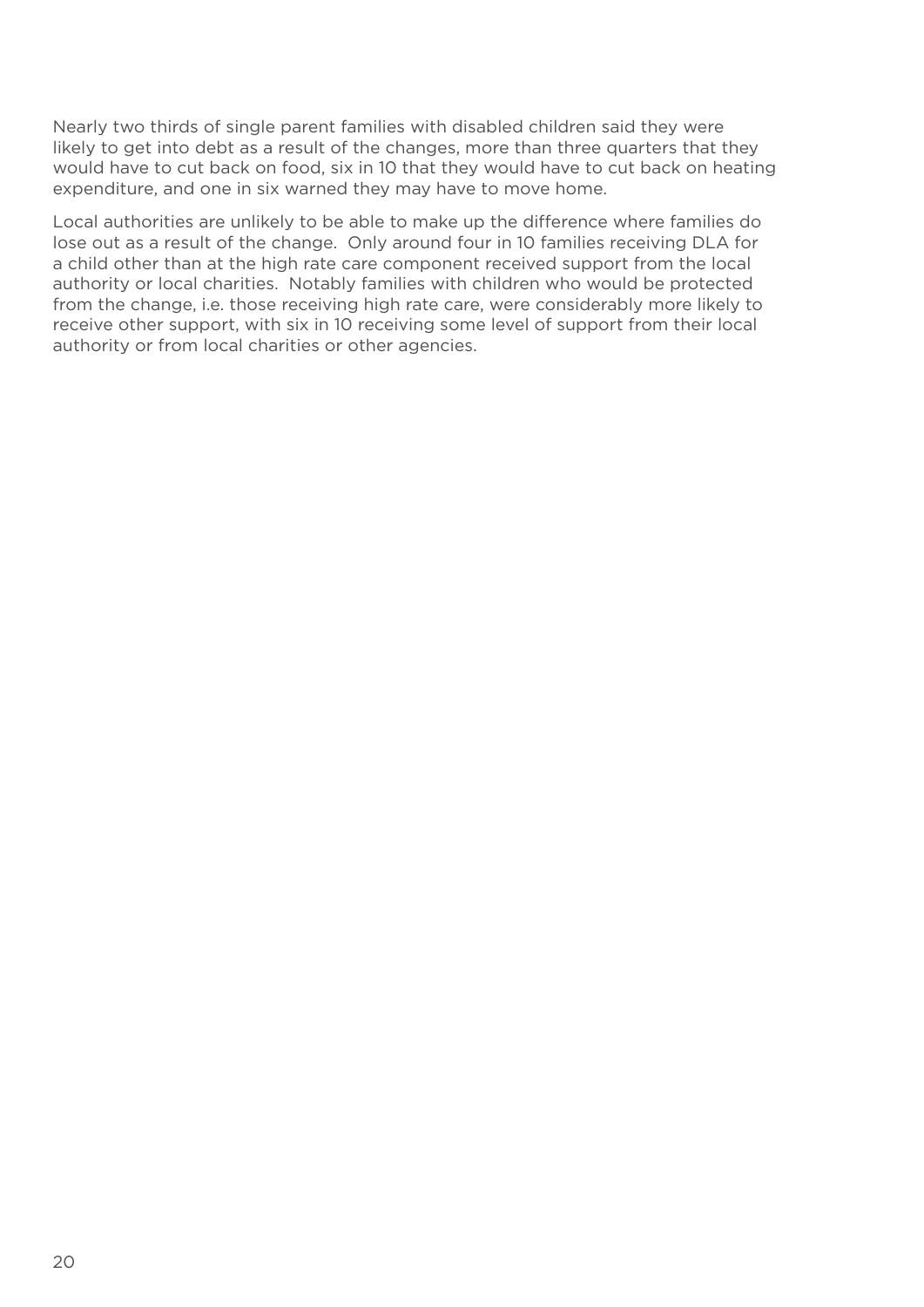## Conclusion and recommendations

The survey makes clear that for families with disabled children, the impact of the loss of £30 per week from their benefit entitlement could be disastrous. For many it would mean cutting back on essentials such as food and heating, and drive families deeper into debt. For a worrying minority it could even mean losing their home.

For some, the loss from the disability element will be offset by improved in work support. However, for many families with disabled children, high childcare costs in work combined with reduced support with childcare costs under Universal Credit, will make it impossible for parents to offset the reduced disabled child addition. This is particularly the case for lone parents with children on the mid rate care component of DLA. Those that evidence suggests are likely to be the hardest hit by this change (particularly lone parents caring for disabled children), are also likely to be the ones who find it hardest to offset the loss of support through work.

For other families with disabled children, moving into fulltime work is not an option – either care responsibilities for their children are too great, including attendance at therapeutic activities or other appointments. Staying out of work is unlikely to be a short term decision for many affected by the cut, only 2% of those out of work with children on the mid rate care component of DLA were looking to move back into work within the following year.

## Policy recommendations

We do not believe it is appropriate to cut support for any disabled children - there is evidence that disabled children on all rates of DLA will suffer if the addition is reduced. However, if the government does choose to proceed with this change, policy changes could help to improve the targeting of the policy.

## 1. Protect children on the mid rate care component of DLA

If it is not possible to protect the additional levels of financial support for all disabled children the survey evidence suggested that families with children on mid rate care were particularly vulnerable to this cut. This is particularly true because of the lower likelihood of parents being able to offset the impact of the cut by moving into work, and the high likelihood of requiring childcare in work which would not be required if the child was not disabled. In many of these respects, this group of children appears to have more similarities to children on the high rate care component, than to those on the low rate care component. This is particularly apparent when considering lone parents' employment decisions (see figures 2, 3, 4 and 5) and the additional costs of childcare faced by families on moving into work.

Given the evidence received by the inquiry we believe that the government should consider introducing a third rate of disability addition for disabled children under Universal Credit, which would be between the low rate and the high rate. This rate of support would be equivalent to the current disability element of child tax credit, and would be paid for children in receipt of the mid rate care component of DLA.

This would effectively mean that this group of children would neither receive a lower rate of support, nor be moved on to the high rate, it would mirror the structure of the care component of DLA.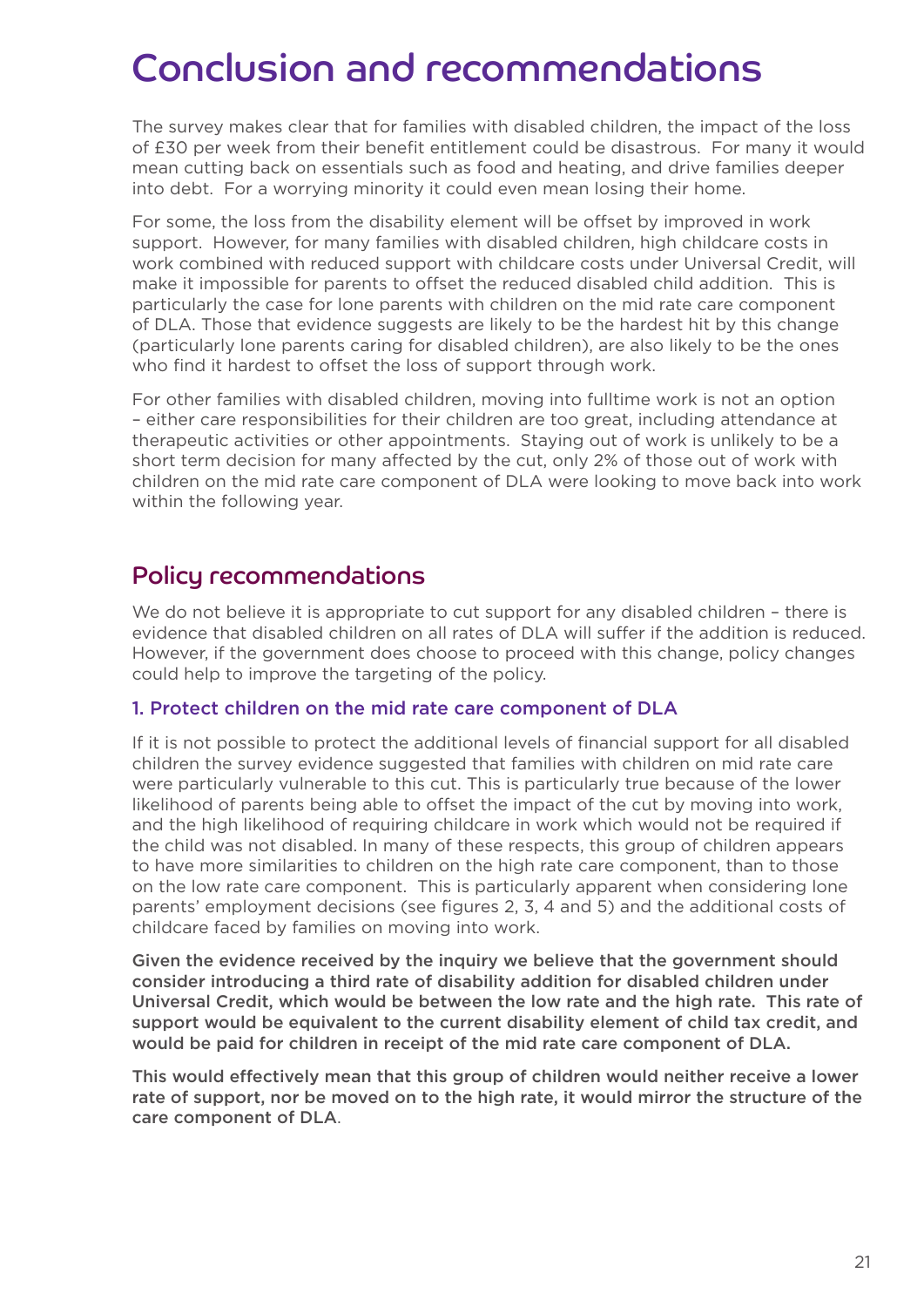## 2. Additional support with childcare for families with disabled children

It is clear that for many of the working families responding to the survey, their childcare costs were significantly higher than they believed they would have been had their child not been disabled. This was for a variety of reasons – for example, more than half said it was simply because their child would not require as much or any childcare were they not disabled. However, a quarter said there was a cheaper provider locally, but they would not take their child, one in five said that they incurred additional travel costs in getting to a provider further away, and 15% said that their own provider charged them more because their child was disabled.

This was clearly a significant barrier to work. Of families where not all adults were in full time paid work, around a third of those with a child on the mid or high rate care component of DLA said that a key reason for this was that childcare costs would be too high.

Since no extra help with childcare costs for disabled children is offered through the benefits and tax credits system, many families must be paying the extra costs from other benefits received, including the child disability additions. Reduced support through these additions is therefore likely to make it harder for parents to afford these additional costs.

We believe that the government should consider increasing the rate of childcare support for families with disabled children under Universal Credit, to 10% higher than that provided for non-disabled children (from 70% to 80% at current proposed rates.) This would help to ensure that parents still had the means of covering additional costs of childcare for their children with disabilities.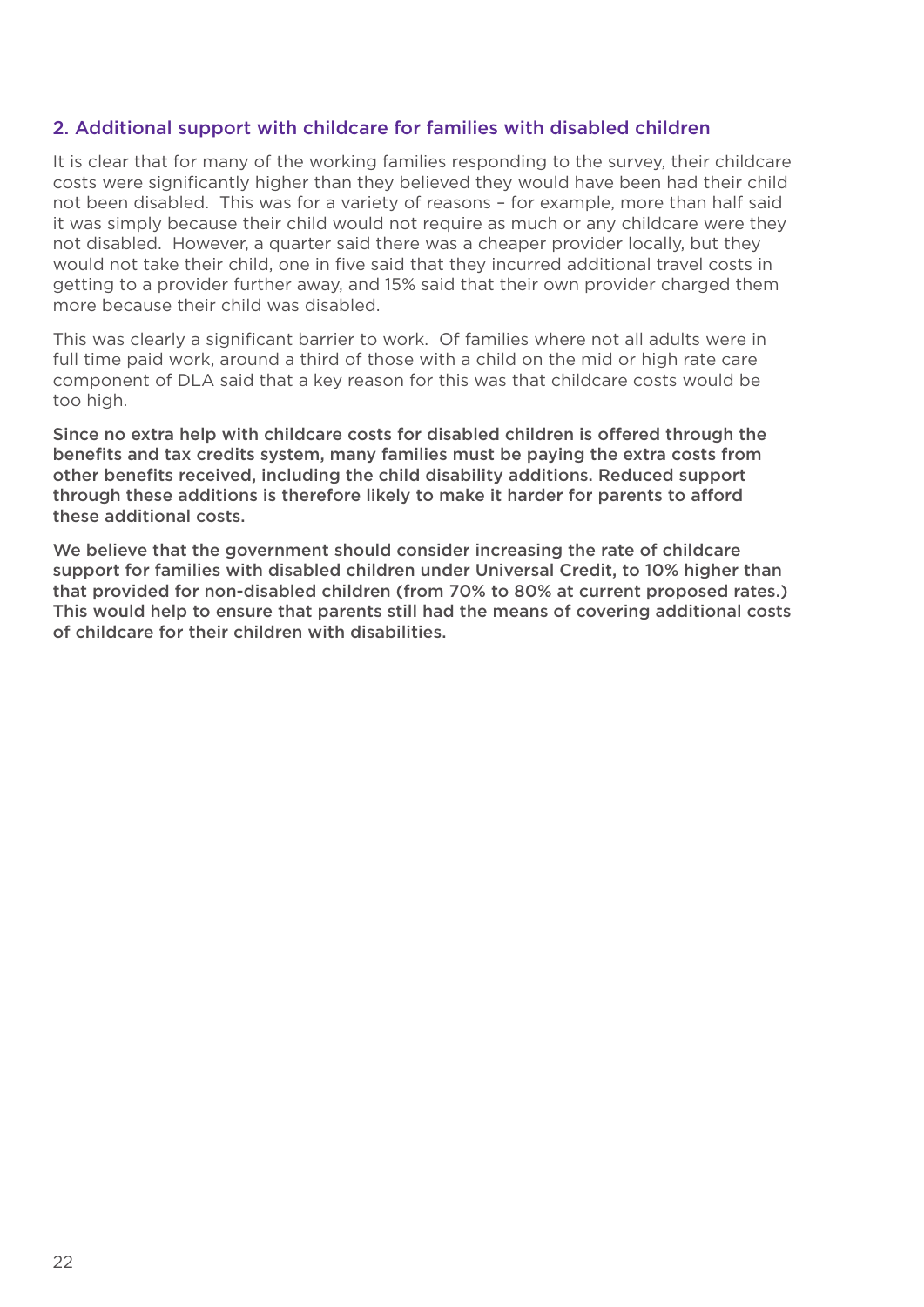## Appendix 1

## Disability Living Allowance (DLA)

DLA is paid to help with disabled people's care or mobility needs. It is paid to children and to adults of working age. Adults of pension age can claim Attendance Allowance. There are two different components in DLA 'care' and 'mobility'.

Disabled people can receive the care component at one of three rates:

- The lowest rate of the care component is paid if they require support from another person, in connection with their bodily functions, for a significant proportion of the day
- The mid rate care component is paid if they require frequent attention or continual supervision through the day or night
- The high rate care component is paid where care is required through the day and night, or if the person is terminally ill.

Disabled people can receive the mobility component at one of two rates:

- The low rate of the mobility component may be paid where as a result of their disability the person requires guidance or supervision when walking outdoors
- The high rate of the mobility component is paid when the person is unable or virtually unable to walk.

## DLA for children

The same conditions apply and the same components are available to disabled children. However there is an extra test for children as well as showing the care or mobility needs the child must also show care and mobility requirements substantially in excess of the requirements of a child of the same age with normal physical and mental health.

There are also age restrictions on the mobility component for children – the child must be over five to claim the low rate of mobility and over three years of age to claim the high rate of mobility.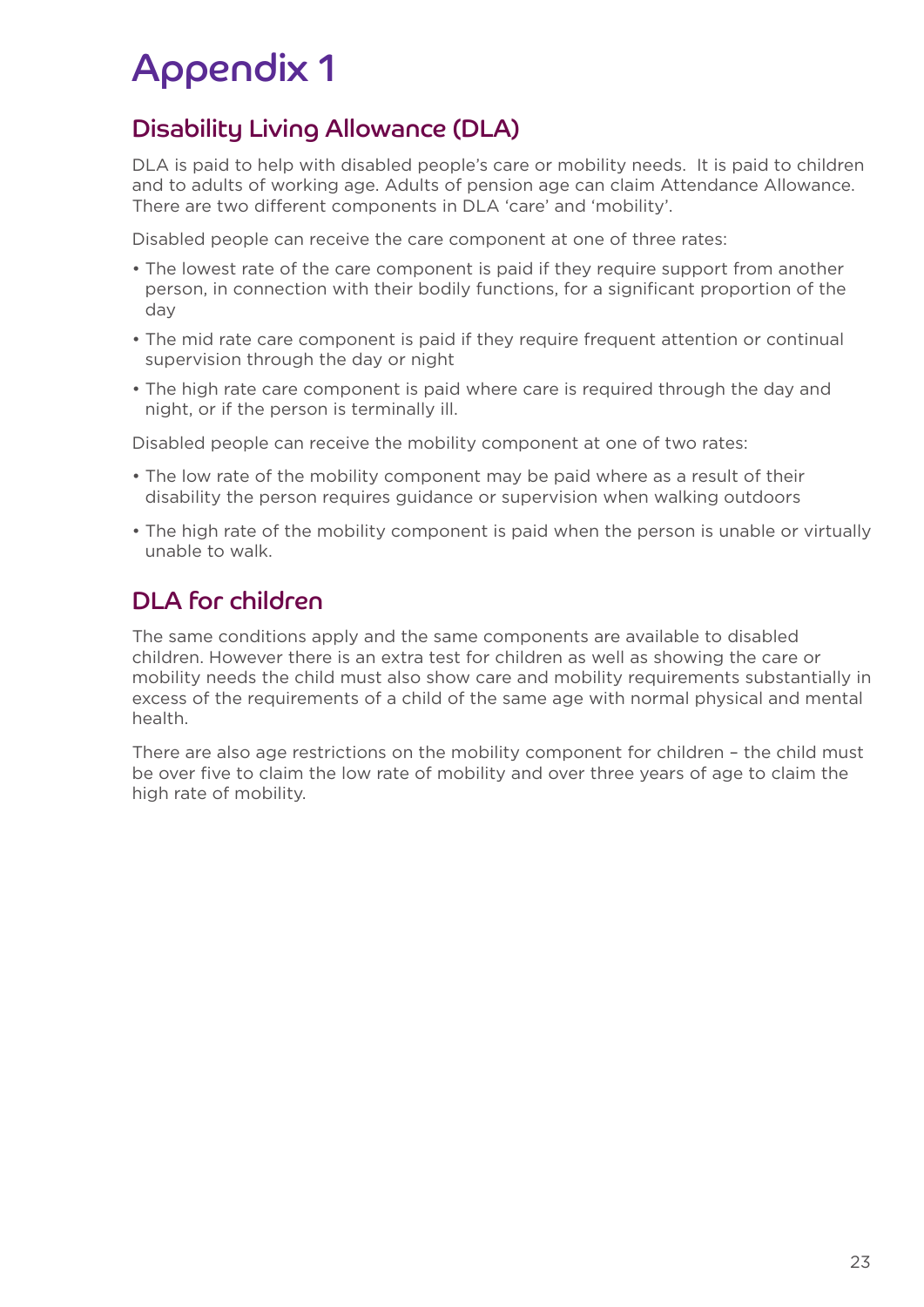## Appendix 2

Additional weekly support for disabled children and adults through means tested benefits and tax credits

|                                                    | <b>Current System</b>                                                             | Value | <b>Universal Credit</b>                                                          | <b>Value</b>      |
|----------------------------------------------------|-----------------------------------------------------------------------------------|-------|----------------------------------------------------------------------------------|-------------------|
| Children                                           | Disability<br>element (Child<br>Tax Credit)                                       | £57   | Disabled Child<br>element (lower<br>level)                                       | £28               |
|                                                    | As above, plus<br><b>Severely Disabled</b><br>Child element<br>(Child Tax Credit) | £79   | <b>Disabled Child</b><br>element (higher<br>level)                               | £80               |
| Adults (out<br>of work- and<br>assuming no<br>SDP) | <b>Work Related</b><br>Activity<br>Component<br>(ESA)                             | £28   | <b>Limited Capability</b><br>for Work (LCW)<br>element                           | £28               |
|                                                    | Support<br>Component<br>(ESA)+ Enhanced<br>Disability<br>Premium                  | £49   | Limited Capability<br>for Work Related<br><b>Activity (LCWRA)</b><br>element     | £80               |
| Adults (in<br>work)                                | Disabled Worker<br>element (Working<br>Tax Credit)                                | £54   | LCW element, plus<br><b>Limited Capability</b><br>for Work earnings<br>disregard | $E45^9$           |
|                                                    | As above plus<br>Severe Disability<br>element (Working<br>Tax Credit)             | £76   | <b>LCWRA</b> plus<br><b>Limited Capability</b><br>for Work earnings<br>disregard | £97 <sup>10</sup> |

<sup>9</sup> For single disabled person with housing costs, the value of the disregard depends on household type and whether have housing costs. 10 See previous